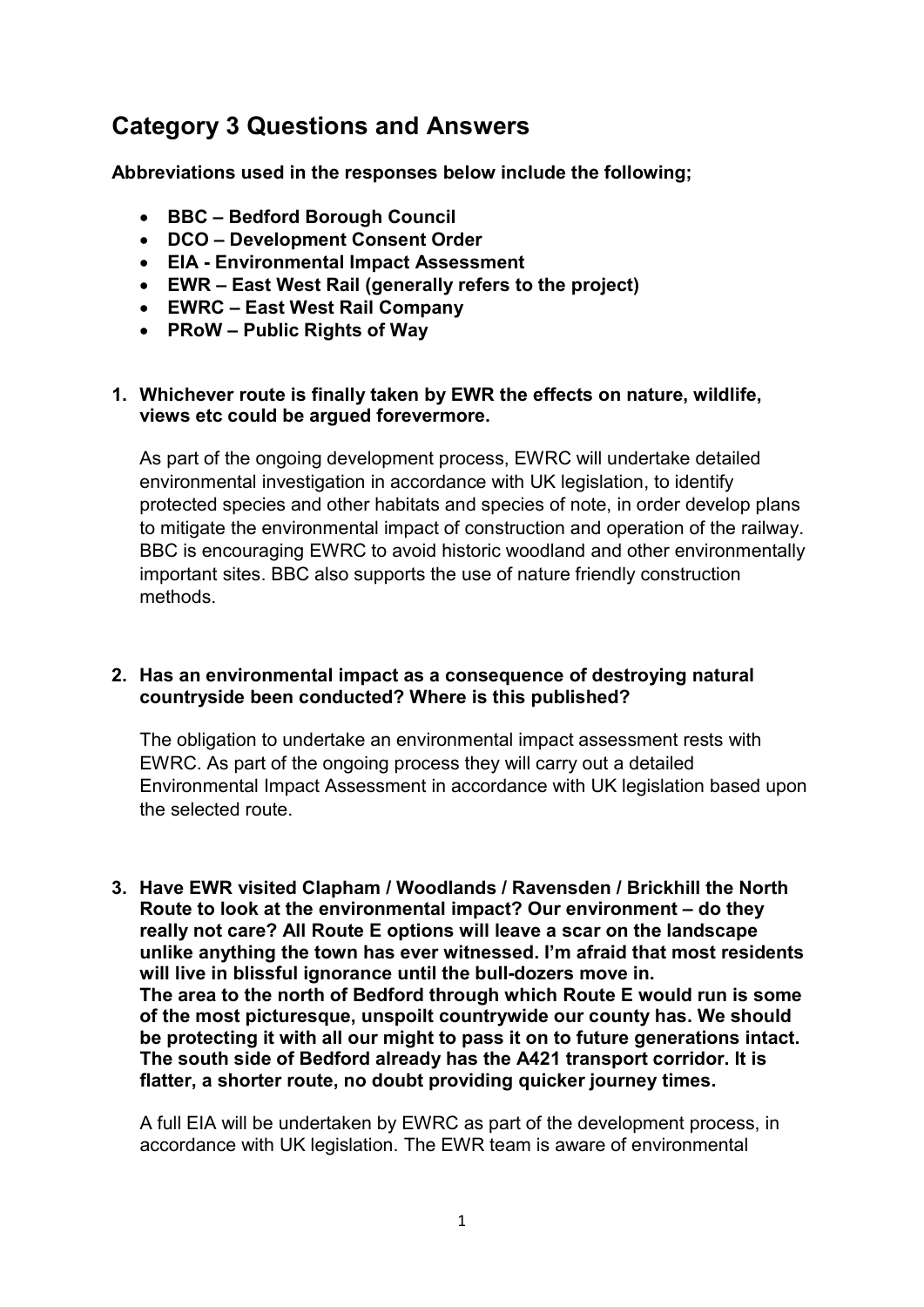sensitivities and the need to mitigate the impact of construction and operation of the railway.

 EWRC selected Route E as the preferred corridor on the basis of their own technical studies.

 4. What guarantee are any parties giving about the increase of flooding risks where the track is going?; For example Great Barford suffers from flooding now, the giveaway is in the name – BarFORD, shallow place in a river for a crossing. The Bypass has caused extra actual flooding in the 16 years it's been open and was severe this winter. A lot of excess water comes off the bypass now. We have a stream at the bottom of our garden, its normally 4'' of tadpole water. On Christmas day this year we had a leaflet suggesting we moved furniture upstairs, turned everything off and move out. Because this stream was now threatening to overflow. This water was coming from Bypass and surrounding area on its way to the river so not caused by rivet flooding. The fields behind the village hall going towards the Bypass were flooded, worse we have seen since Bypass opened.

 The construction of a new railway line should not, of itself increase the risk of flooding. Unlike a tarmac road, a railway line is constructed on permeable material and therefore rainfall is likely to be absorbed rather than contribute to runoff. EWRC is likely to pay special attention to ensuring that construction works do not disturb existing watercourses, and will install flood mitigation in accordance with UK legislation where necessary.

 5. I strongly oppose east west rail route E for the following reasons. This route has the biggest environmental impact, carving up beautiful north Bedfordshire countryside. It is a less direct route increasing carbon footprint and journey times. Routes A-C to the south of Bedford are all cheaper, making use of existing infrastructure and are all more environmentally sensitive. Why has this route been chosen?

 Route E was the route selected by EWRC and the government because it was judged to be the overall best option. See Preferred-Route-Option- production.s3.eu-west-2.amazonaws.com) In railway schemes the overall carbon impact is judged on not only the emissions of the train service, but also the degree to which customers switch from higher carbon alternatives (e.g. car) to rail. The more customers the service carries the more carbon efficient it becomes. Route E enables connectivity at and with Bedford and has the potential to offer a more carbon efficient solution than the alternative routes. Announcement-Preferred-Route-Option-Report.pdf (eastwestrail-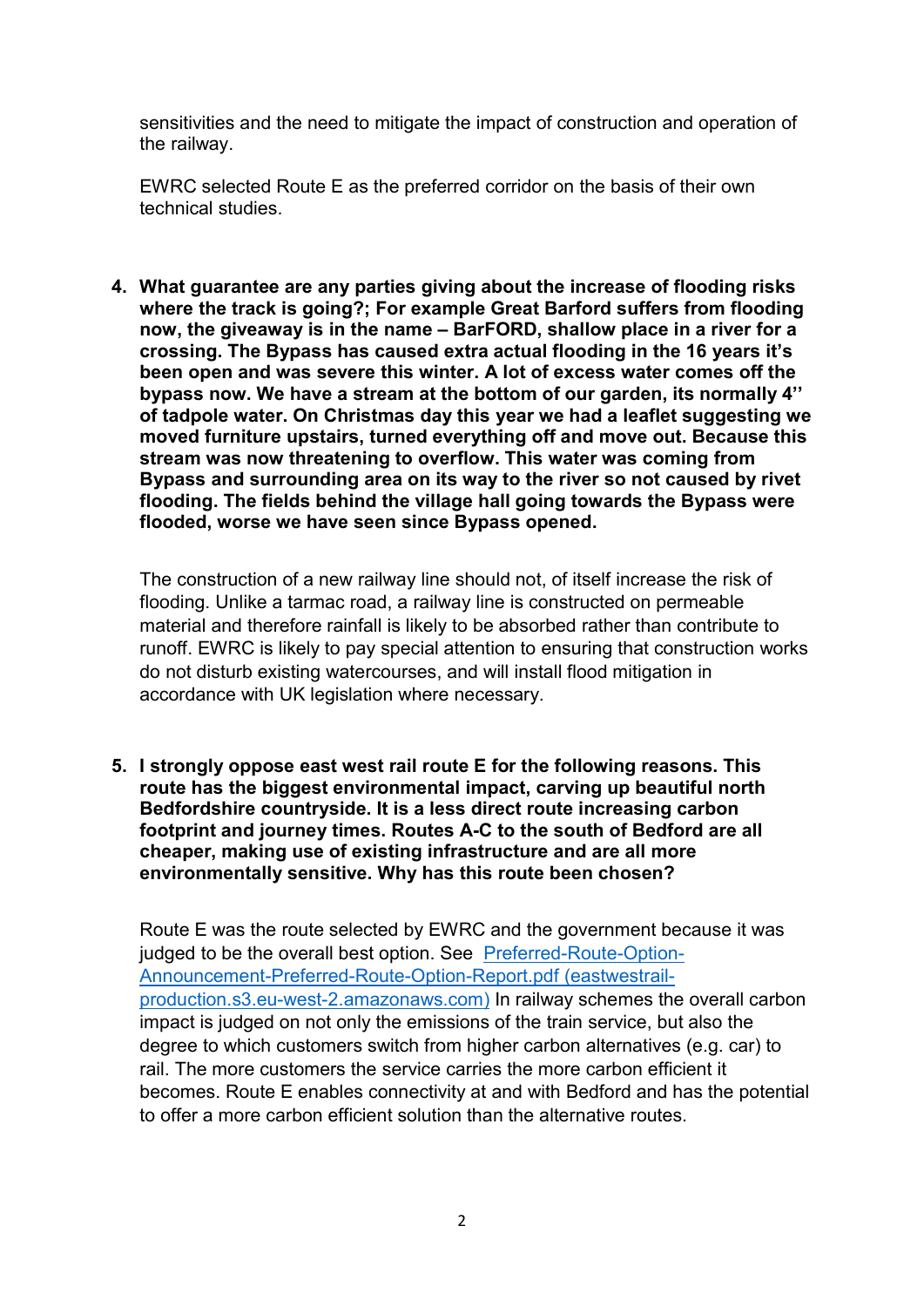## 6. Precis - Cannot see that destruction of countryside is warrented or feasible. Full comment saved in screen shot

 BBC will work with EWRC to ensure that steps are taken to minimise the impact on the countryside. There is likely to be an element of disruption during construction, but after a period of time once the railway infrastructure and landscaping has established within the local environment, the full impact is likely to be far less.

## 7. Why is the council and mayor so happy to sell off the countryside which is such an integral part of living in the north of Bedford?

 EWRC was mandated by central government to determine a route between Bedford and Cambridge. EWR and the government selected Route E. Preferred- production.s3.eu-west-2.amazonaws.com) BBC is supportive of Route E because of the overall benefits that it would bring to the Town and the Borough over many years. It is not within BBC's power to select the route, nor is BBC involved in the land acquisition process. Route-Option-Announcement-Preferred-Route-Option-Report.pdf (eastwestrail-

## 8. Has any environmental impact survey been undertaken by the council to show the effects on air quality and wildlife for both the proposed northern route and the previous southern route? If so, what was the outcome? if not, why not?

 The council has not undertaken any survey work on air quality or wildlife as this is a scheme promoted by East West Rail Company. EWRC has carried out initial environmental investigation which is available on their interactive maps which can be found <u>here</u>. It is the duty of EWR as part of their scheme to undertake a full environmental impact assessment in accordance with UK legislation, and this will be available in public documents.

 9. If northern route goes ahead there needs to be assurance that any loss of habitat is replaced at a ratio of 3:1. New habitat also needs to commence along side the construction, not afterwards, we need established habitat as soon as possible 1. for the benefit of the wildlife being displaced 2. to mitigate as much of the pollution damage that will be caused as quickly as possible and 3. to create sound screening for the residents of north Bedford and the affected villages e.g. Wilden, Ravensden etc.

 EWR has not yet undertaken a full environmental impact assessment. It will be completed later within the scheme development in accordance with UK legislation. Part of the process will be to identify means to mitigate impact of the scheme. BBC will work closely with EWR to help identify opportunities to enhance the environment and compensate for any environmental impact. The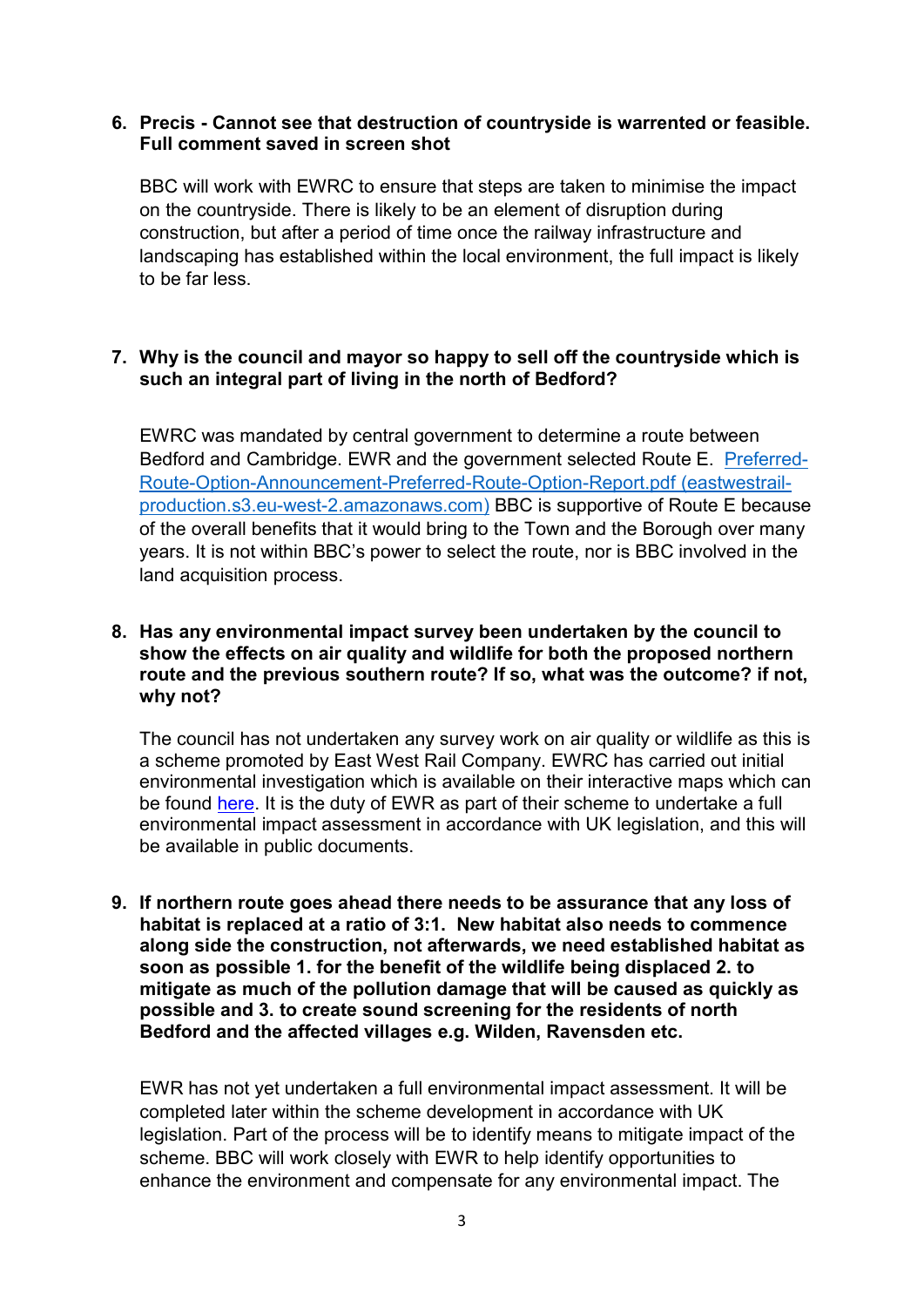creation of additional habitat could, though, involve an increase in the overall amount of land used for the scheme, so there is a balance to be sought.

## 10.What is the Mayor doing to mitigate the effect of the railway running through the up-to-now unspoilt countryside to the north of Bedford? What specific mitigation measures is he going to press EWR for?

BBC has responded to EWR with the following requests;

- A detailed engineering topographical study of the impact of the potential solutions and the opportunity to comment on the proposals
- Continuously-welded rail construction to minimise wheel noise and where this is not possible, that noise damping methods are employed
- That the route should be fully electrified unless another viable, carbon-free alternative becomes available
- Commitment to a policy of local stakeholder engagement and a 24-hour Helpline and a process for tracking and resolving stakeholder issues during the construction period
- An agreed Construction Management Plan for the works involving local communities in this process

In addition, BBC is seeking commitments from EWRC in respect of;

- Hours of operation for construction works to be agreed (no overnight working – or minimal overnight working if agreed)
- That baseline noise measurements are undertaken prior to construction so as to be able to measure any increase during construction and once the railway is operational
- Jointly agree a phasing plan to minimise congestion in respect of Bridge works in Bedford Borough
- Requirements for a temporary bridge whilst the Great Ouse Way is being raised in order that the bypass can be kept open at all times
- To be consulted on the draft plans for compound sites and haul roads to be used by EWR to construct the railway
- $\bullet$  those routes where such movements will not be allowed To agree routes for HGV movements in relation to construction, and agree
- That access is maintained at all times from the affected communities to the public services (e.g. education and health) that they depend upon
- That in Brickhill, Green Lane and Hawk Drive will not be used for access during construction
- $\bullet$  PRoW should be kept to the absolute minimum. Post-construction, all rights of way should be returned to a usable, and if possible enhanced If possible, all Public Rights of Way should be maintained. Any diversion of condition
- As little impact on heritage and conservation assets as possible and, as great an increase in biodiversity as can be achieved. We believe that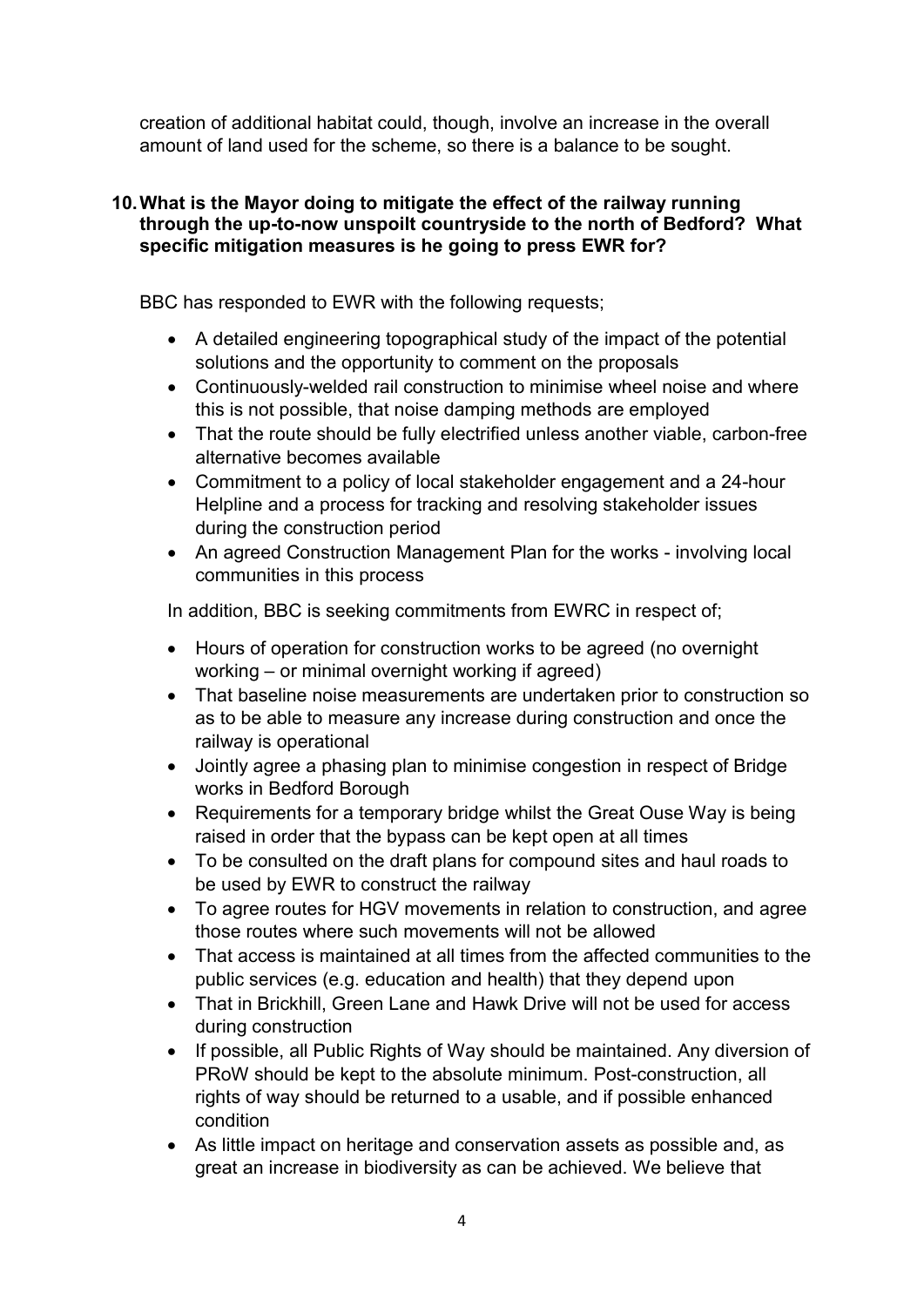viaducts aid permeability for wildlife, and for this reason we generally prefer viaducts to embankments

 $\bullet$  BBC has suggested that it may be feasible, for example, at marginal or no additional cost, to create a cycleway along the line of route, and lay fibre optic broadband, so as to bring real, long-term benefits to current and future residents of the area EWRS's broader role in creating a lasting legacy from the new railway line.

## 11.I would like to know why residents of Clapham knew nothing about the consultation in 2019, and therefore were unable to respond appropriately. Therefore any results from the consultation are inherently flawed, leading to a flawed 2021 consultation. Is EWR prepared to have a rethink on allowing LOCAL residents to state their case for choice of routes.

 EWRC widely publicised the 2019 consultation on the proposed routes for EWR. It was a matter of significant discussion in the local press and to some degree in the national newspapers. During the 2019 EWRC consultation, Mayor Dave Hodgson encouraged local residents to take part in the consultation and made the case publicly for a route via Bedford station in a wide range of ways. These include;

- Featured articles on his website
- Three regular email updates, each of which promoted awareness of both the consultation and the Council's support for a route through Bedford **Station**
- Two monthly columns in the Bedford Independent, including one shortly before the close of the consultation headlined 'I'm encouraging everyone to have their say on East West Rail'
- Various press releases
- Numerous social media posts on Twitter and Facebook

 The Council produced a leaflet explaining and promoting a route via Bedford station and encouraging people to take part in the consultation.

 The Council also emailed its Council emailed everyone on its 'Consultations' email list on 25<sup>th</sup> February 2019, to promote the consultation, including a link to it.

 EWRC has published its Report of Consultation, which sets out the consultation process from 2019. This can be found here.

## 12.Have full environmental impact assessments been carried out to establish that route E is the least damaging route for the environment given that we are reaching crisis point in our bid to reduce carbon?

 The obligation to undertake an environmental impact assessment rests with EWR. As part of the ongoing process they will carry out a detailed assessment based upon the selected route in accordance with UK legislation. As part of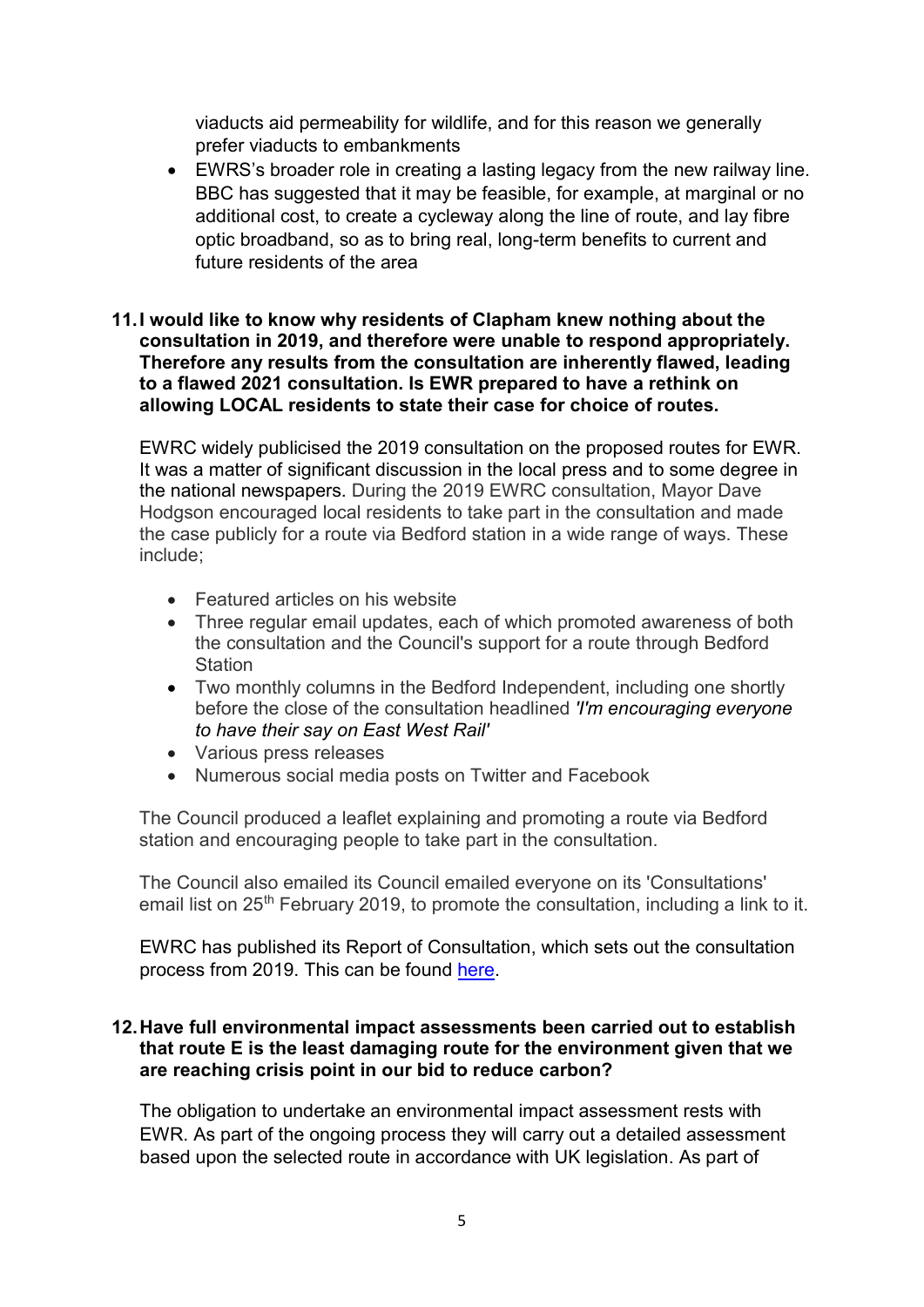BBC's consultation feedback we have stated that the route should be fully electrified unless another viable, carbon-free alternative becomes available.

 13.If it is about trying to serve a big future development at Twinwoods, then why are you not pushing to take the line further to that development? Cllr Roydon indicated this in a public meeting and would put that as a proposal to EWR, is that something the Council will push for or is that another thing said without conviction and weight? Is your plan to look at having a parkway station by Twinwoods in the future?

 There is a delicate balance for the viability of a railway between journey time and the number of stations on the route. Every additional station will provide extra opportunities and utility for some, but will increase the journey time which will be a disincentive for others. Any new railway has the potential to provide opportunities for new stations and new sustainable developments. EWR will have to manage this conflict, and made their choice on the preferred route corridor on the basis of the technical information available to them. BBC will work with EWR to capitalise upon the opportunities of the railway.

 14.Open Country side has a bigger impact on noise travelling, so what will be done to ensure it is reduced? The Cllr for Castle Ward stating that he lives close to Bedford Midland is not impacted to noise, is not an acceptable comment when the buildings reduce the sound. I hear your solution is in planting trees and possibly being done before the route is in in place. Who picks up that costs? When would you look for that to be done?

 Arguably, the most effective way to limit noise is to reduce the noise at source rather than contain it. Different rolling-stocks emit different levels of noise. Electric stock is generally considered quieter than some diesel trains. BBC has expressed support for the new railway on the basis that the line should operate with electric trains.

 The EWR train plan is for up to four trains per hour in each direction. In any one hour there will be prolonged periods of no railway noise whatsoever. There is a balance between the employment of noise reduction methods and their associated impact upon the environment. Whilst fencing might be effective in baffling noise, it might be considered inappropriate in the rural setting. Trees might be more visually appealing but are less effective at baffling noise. It may be that as part of the overall mitigation of the impact of the railway that trees are planted. Because of the nature of construction, though, this is unlikely to be until most of the heavy engineering work has been completed.

## 15.You recently stated that you are now to push for the line to be electrified. This should have been done in early consultations as if not, that has to become a deciding factor to the chosen route.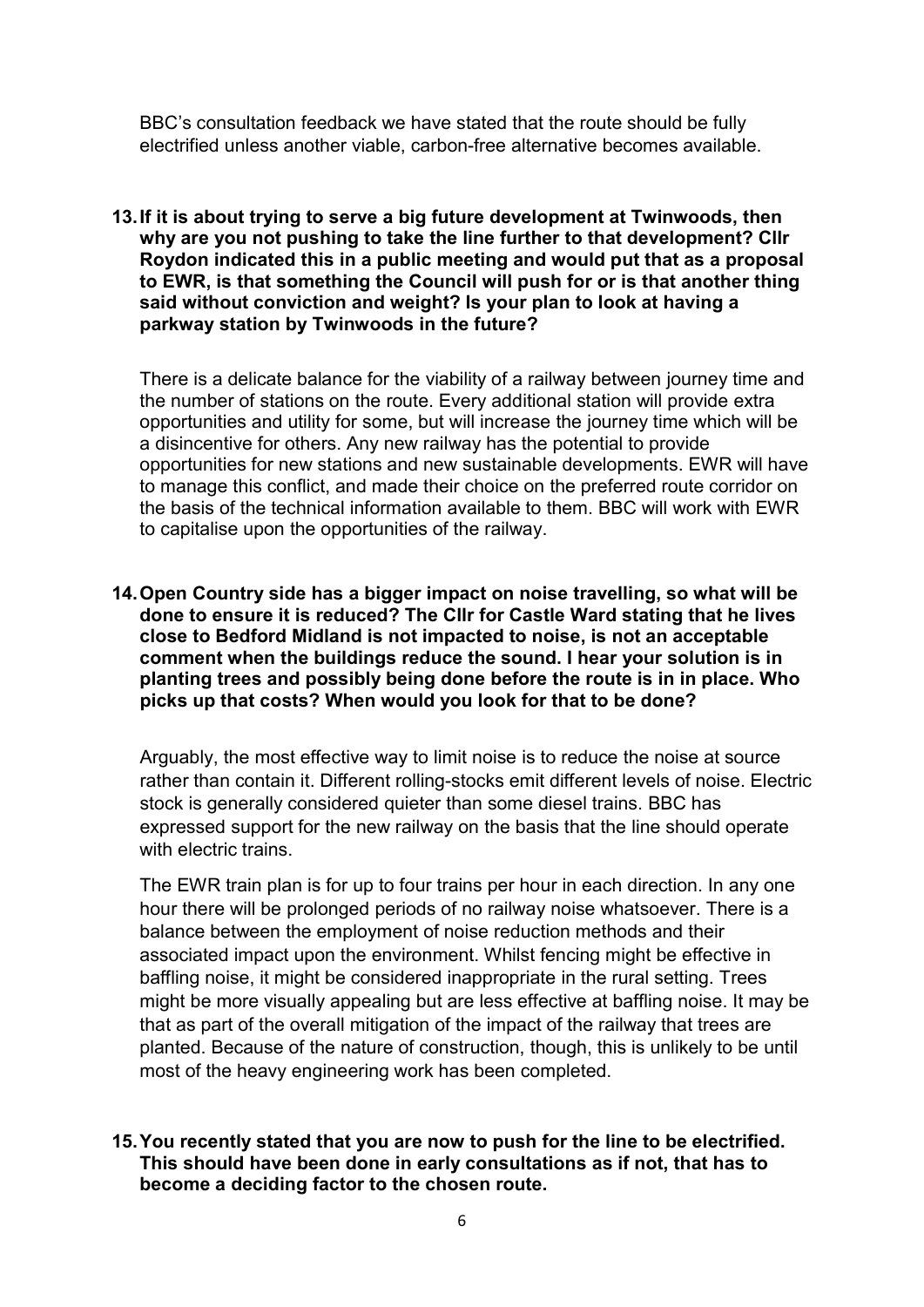## Being electrified whilst reducing the noise then has an impact to the view on open countryside green belt.

 It is our view that the trains should be electrified and we will continue to push for that outcome.

## 16.For the route out of Bedford, impact many public pathways. What investigation has been done by yourselves regarding that?

 Once EWRC has selected a route then they will commence detailed design work. We are keen to engage with them at that stage to understand the precise impact along all of the route in respect to the size, scale and impact of cuttings, embankments, viaducts, tunnels, bridges etc. At that time we will also engage in respect to Public Rights or Way which cross the proposed line. Our expectation is that existing PRoWs will bridge the new railway. We will also seek to develop a protocol with EWRC to ensure that PRoWs remain open and maintained throughout construction.

## 17.How many tracks will there then be through the green belt and what width will the cutting have to be?

 The new route from the Midland Mainline to the East Coast Mainline will consist of two tracks. It is possible that there may be a passing 'loop' somewhere along the line where, for a short distance, an additional track is provided. It is impossible at this stage to answer with any certainty the width of any cutting. It will be site specific and will depend upon the depth of the cutting and the geological properties of the ground.

 18.Background The devastation of rural communities was not accounted for in either the BBC 2019 consultation response to EWRC supporting Option E, nor in the EWRC technical case for this as the preferred option. Furthermore, the demolition of about 100 urban properties has been overlooked; the impact on air quality and the environment in general was dismissed; and the certainty of highly disruptive freight train operations was not admitted. Recent revelations and petitioning by professional bodies such as CPRE have failed to provide increased priority to these key issues that impact on residents' health and general wellbeing.

 Question Why has BBC failed to undertake and make public studies on the total environmental impact of EWR and in particular of their recommended Option E through the town centre and through highly valued rural Borough landscapes? Has BBC any data on pollution during construction and operation of EWR and the possible impact on Bedford's AQMA, and will it petition EWRC to provide such information, including the added impact of freight operations?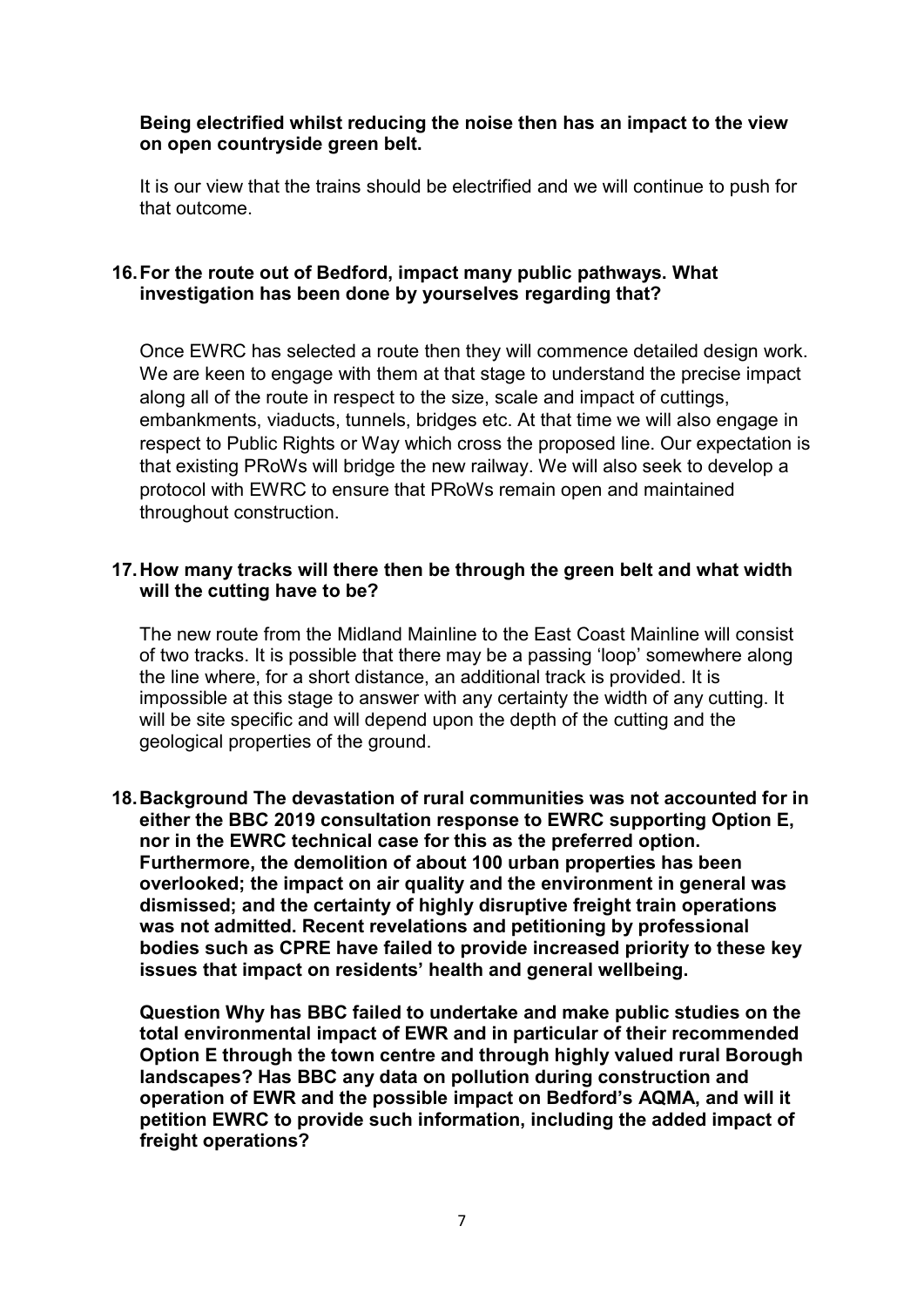The Council's view is that EWR can deliver their operation without building a six-track railway through Bedford town in the area north of the station.

 With respect to freight train operations, we have sought additional information from EWRC in respect to the likely level and impact of freight trains. Our current understanding is that there will be provision in the timetable for one train per hour to pass along the new route in each direction. However, the nature of freight operations does not mean that there will be a freight train every hour.

 The full impact of EWR will only be known once it is clear on the precise route, the level of engineering work required, the nature of the track in terms of cuttings, embankments, tunnels, viaducts etc, and the rolling stock to be used. We are committed to work closely with EWR to ensure that the environmental impact is minimised and that active measures are taken where appropriate and possible to make environmental improvements.

## 19.Will Bedford Borough Council commit to minimising the destruction of farmland and natural habitat in its decision making, better serving the wishes of the rural communities it represents?

 Our aim is that EWRC delivers this railway scheme with the absolute minimal impact on residents and the environment. We recognise, though, that there will be some impact as a result of the construction and operation of the railway. We want to work with EWRC to minimise the disruption and impact, and where possible agree means to make improvements.

 20.I just have to join the thousands of others voicing our dismay and horror at the idea of a rail route north of the town.

 The council and the Mayor seem to have absolutely no idea of the distruction and ruination of the best bit of rolling landscape not to mention the wildlife. Years and years of unbelievable disruption and noise in an area that is gridlocked with traffic at the present time.

 I moved to Brickhill from London 50 years ago and at that time it was deemed "The best part of Bedford to live," we were about a minutes walk from beautiful peaceful countryside. I now live in Clapham and the same can be said. Carrige Drive and Hawk drive have remained unspoilt for over 50 years and MUST BE SPARED from being ruined by a train line much better suited to the flatter route south of the town!!!!!

 We recognise the very special nature of Carriage Drive and have proposed to EWRC that at this point the proposed line should be in a tunnel. We will continue to press strongly for that outcome. We also recognise that construction will bring with it the risk of disruption. We are wholly committed to ensuring that EWR understand the issues at stake and that together we develop a plan to minimise the impact of construction.

 We also want to work closely with local communities and EWRC to minimise the environmental impact by design. Whilst it is true that the railway will have some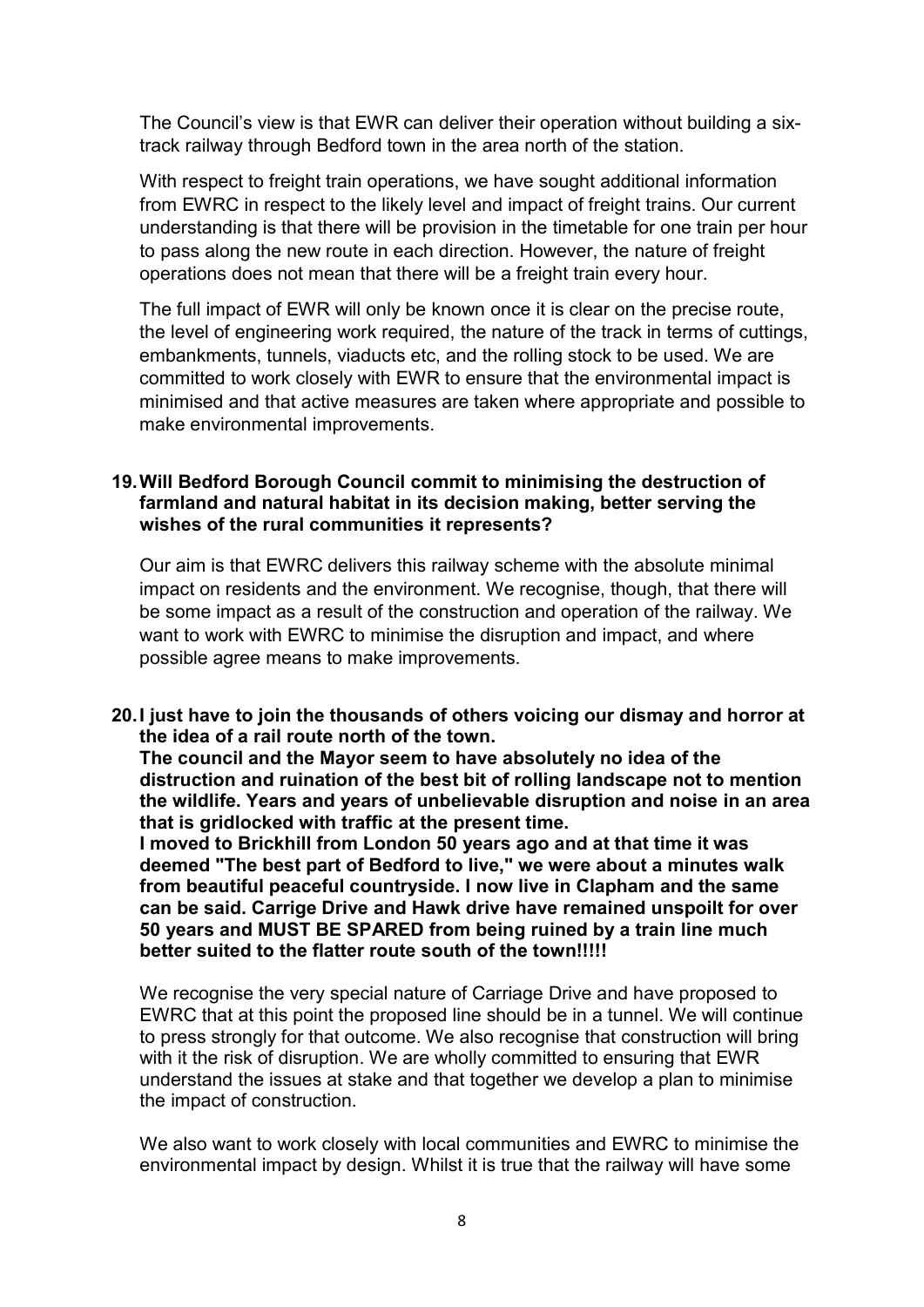impact, we are hopeful that by exploring the options carefully and utilising new techniques, where appropriate, EWRC will be able to deliver a railway through the area which in due course is seen to be a part of the rural environment in the way of many existing railway lines across the country.

The EWRC Preferred Route Option report can be found <u>here</u>

 21.Why is Bedford Borough intent on destroying the North Bedfordshire countryside, ancient woodlands, landmarks and villages when a less environmentally damaging southern A421 corridor route is available and has already been shown to be straighter, cheaper (without distorting real costs) and more environmentally friendly?

 BBC did not select the preferred route options or the detailed alignment. We supported the EWRC proposal for Route E because the overall long-term benefits of this railway passing through the town were substantial. EWRC and the government selected this route because in comparison to the other routes the benefits outweighed the costs. However, we are determined to minimise the environmental impact of the route, and we intend to engage with EWRC to ensure that they are sensitive to local issues.

 22.Why was Bedford Borough Council happy with choosing a route that would require viaducts, deep cuttings and embankments in prime countryside which would not only destroy the northern landscape but would impose much higher safety risks, rather than having a leveller route that the A421 corridor would provide? It would also require greater engineering feats.

 BBC did not select the preferred route options or the detailed alignment. We supported the EWRC proposal for Route E because the overall long-term benefits of this railway passing through the town were substantial. EWRC and the government selected this route because in comparison to the other routes the benefits outweighed the costs. However, we are determined to minimise the environmental impact of the route, and we intend to engage with EWRC to ensure that they are sensitive to local issues.

 23.As per your plans (consultation doc - page 43), please confirm the trains will be electric or more advanced technology - i am very nervous there are plans for diesel, which will affect the environment and undoubtedly be noisier. We shall be living a few 100m's from the line … whilst now we live in a rural area, with only the sound of wildlife around us

 The route selection and choice of rail traction is made by EWRC. We agree, that diesel trains will be more environmentally damaging and potentially noisier. As such, BCC is insisting that electric or some other zero carbon traction is used on this route.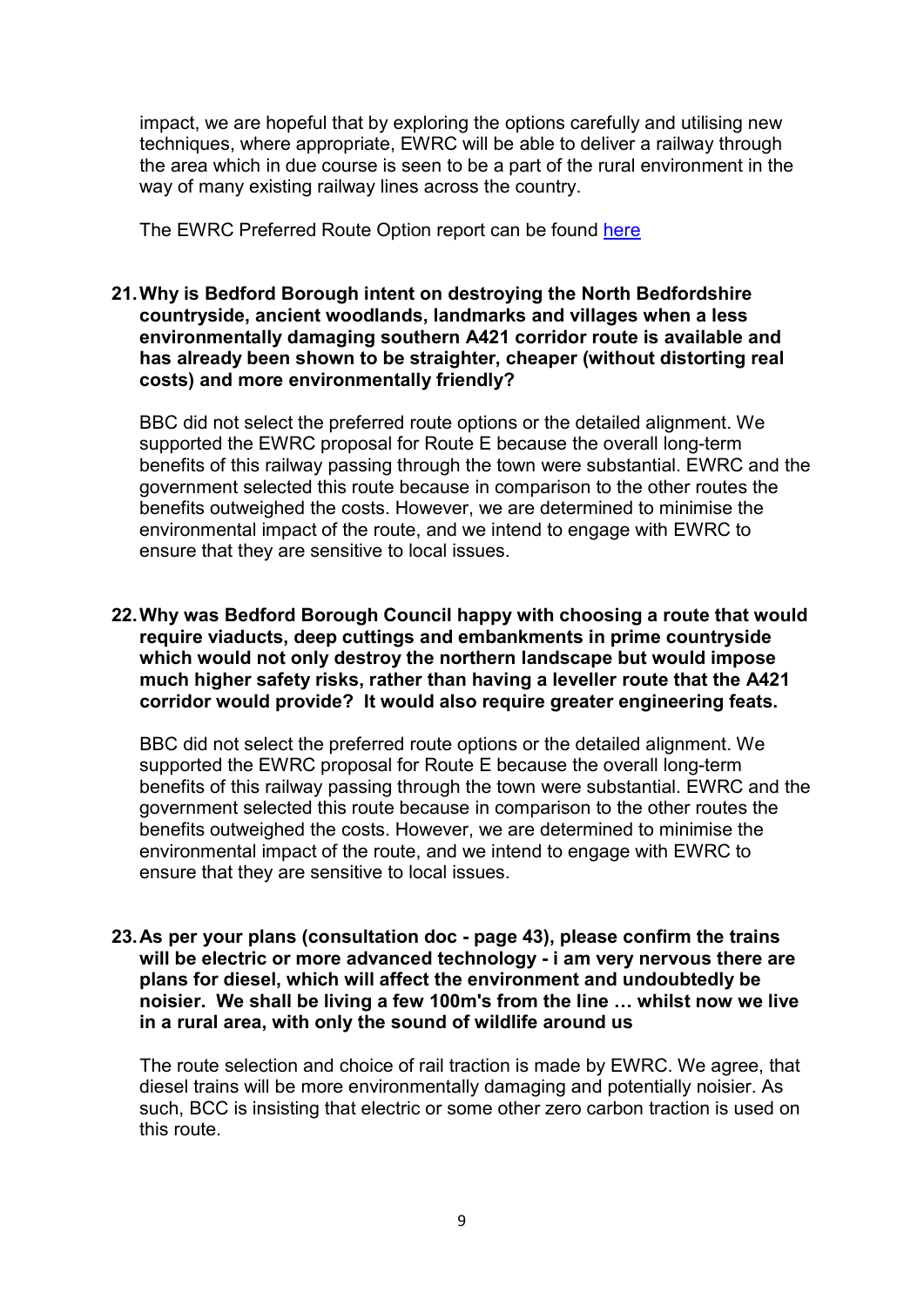24.A 900m bridge will be a huge concrete construction blighting the landscape as you enter Clapham - no one has yet shown any drawings as to how this will look. It really feels terrifying thinking about such a structure takes over the landscape. Can it really come down the farmers fields, cross clapham rd, over the river, over Paula Radcliffe Way and under The Great Ouse Way to link with the track?

 BBC has not seen any plans or visual interpretations of the proposed viaduct at Clapham and is concerned about its potential visual impact. We believe that there might be a less intrusive alternative which we are keen to explore with EWRC. BBC will continue to press for further discussions on this issue.

#### 25.Can you please explain why the parishioners of Roxton should welcome a 12m high concrete viaduct and embankment that will landlock the village and close off the footpaths and bridleways around the village?

 BBC understands the uncertainty for local communities which has arisen from this consultation, and is committed to working with EWRC and local communities to find the best solution to route choice and detailed design (see response to Q10). We have set out a list of commitments which we would like EWRC to work towards and we will continue to press for these commitments to be met.

 26.You have promoted the East West Rail route through Bedford Midland Road exiting the town northwards. It is now clear that the only way to preserve the rural environment through which it would pass, from huge long embankments, cuttings and viaducts, is for the railway to be in a tunnel from after it crosses the Bedford-Clapham road (the old A6) until it reaches the flatter ground to the east of Wilden and Renhold. Would you please bring the full influence and resources of the Bedford Borough Council to bear on EWR putting this part of the railway in a tunnel?

 We are pressing for EWRC to build a tunnel under Carriage Drive rather than their proposal for a cutting.

#### 27.Can I ask that the Council would lend their support to the rural communities by listening and giving careful consideration to their ojections to the routes north of Bedford?

 We understand that the route north of Bedford is sensitive, and we will work hard to ensure that steps are taken to minimise the disruption and environmental impact during works and the subsequent operation of the railway. We will encourage EWRC to adopt open two-way engagement with local residents with a view to developing the least intrusive options and effective mitigation.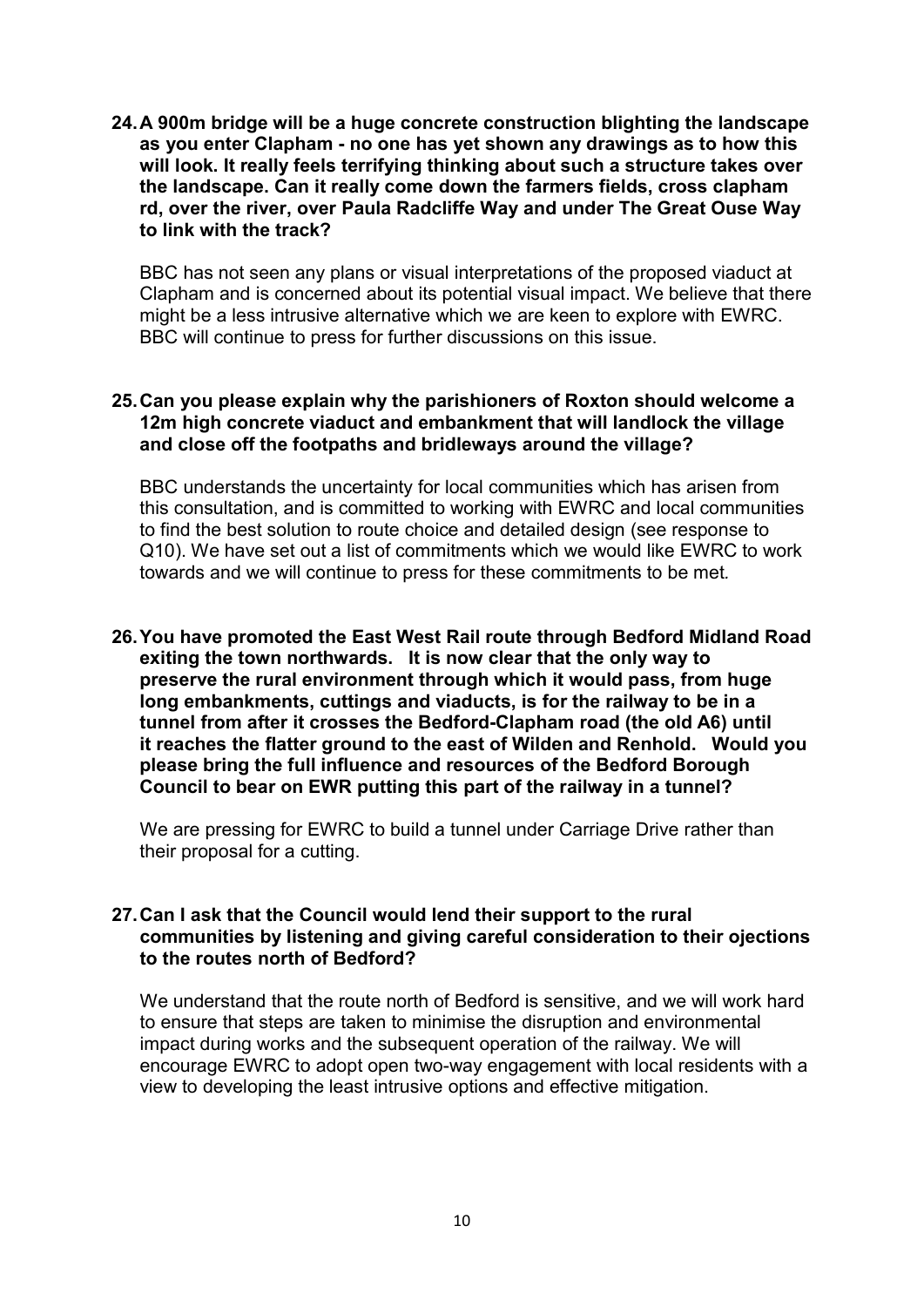## 28.Did the Borough Council do an assessment of the impact on local residents of the noise levels and vibration of a long viaduct between Bedford and Clapham before supporting a Northern route?

 At the point that BBC offered its support to a northern route there was only limited information available regarding the proposed engineering detail for route E, although it was expected that the engineering requirement would be significant. Now we have more detail on the current proposals, we can comment on the impact of the new structures. We accept that the current proposal around Clapham is likely to be intrusive, and in our consultation feedback, we have suggested an alternative proposal which we hope that EWR will develop. We have also stated that the proposed cutting through Carriage Drive should be replaced with a tunnel.

## 29.I seem to remember that the draft local plan that I saw in the library a couple of years ago recommended maintaining the green space between Clapham and Bedford and the views over the river valley. How and when did this change into supporting building a viaduct ,an embankment, a deep cutting and the destruction of the unspoilt countryside North of Bedford which has many well used footpaths and bridleways and is home to much wildlife eg badgers, bats, red kites, owls, foxes, deer etc.?

 BBC accepts that the proposal round Clapham is likely to be intrusive and has suggested an alternative proposal which it hopes will be considered by EWRC. BBC has also asked that the proposed cutting through Carriage Drive should be replaced with a tunnel.

 With regard to the environmental impact of the proposals, EWRC will carry out a full Environmental Impact Assessment in accordance with UK legislation, and this will be available as a public document.

 The impact of the proposals in Public Rights of Way will be considered as the scheme progresses, and BBC has made it clear to EWRC that any severance to PRoWs should be reinstated and enhanced where possible.

 30.EWR gave an answer on not reusing parts of the Varsity line at their webinar that properties had been built on parts of it and other parts are now established wildlife areas. However, this implies that the buildings built on the old line are more important than those properties near Bedford Station that would need to be demolished and the newer wildlife areas more important than the long established wildlife in the unspoilt North Beds countryside. Why did BBC not consider the alternative route using parts of the old line suggested by your own consultants?

 EWRC chose Route E as the preferred route on the basis of their own technical work. BBC supports Route E because of the additional economic benefits a station in the town centre will bring. EWRC are obliged under UK law to carry out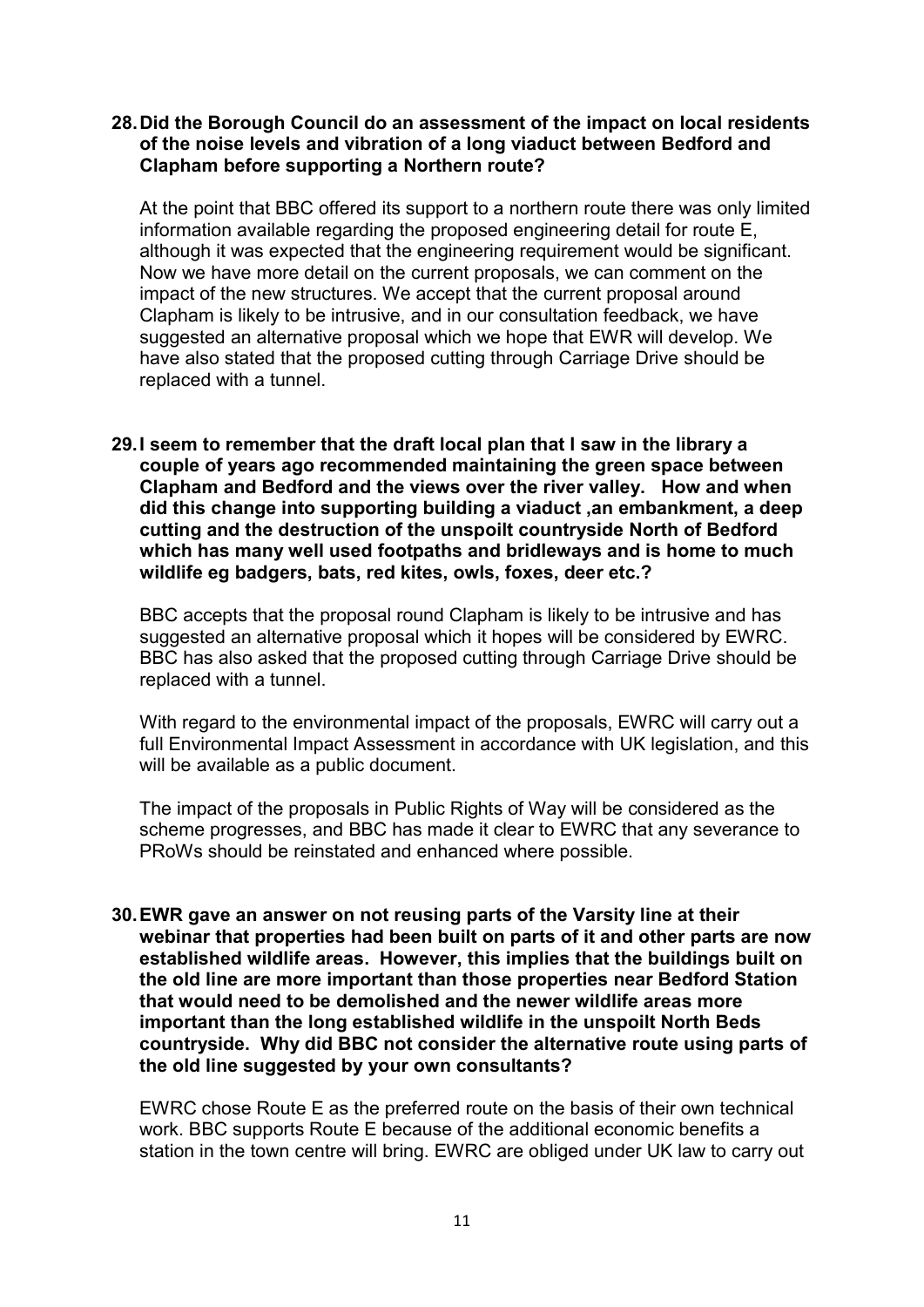a full Environmental Impact Assessment of the route, and this will consider all impacts associated with the route, including heritage and biodiversity.

 BBC's consultants assessed whether or not it would be possible to use the Varsity Line as an alternative option if a town centre route was not selected.

### 31.I have a number of questions, which I have listed at the end. I have a few points I wanted to make first as some background.

 I feel very passionately about the EWR railway proposals, my husband and I moved to Wilden five years ago because we wanted to live in the countryside and enjoy a better quality of life. We have ¾ acre of land in which we planted willow trees so we could become self-sufficient in fuel for the winter, a large vegetable and fruit garden and many rescue hens which roam around. We like nothing better than to sit outside and enjoy the views and wildlife with a cold drink of a weekend. All of which will be flattened by alignments 8 & 9 which is coming through our garden. We had plans to put in ponds, renovate the house because my mother was diagnosed with Alzheimer's during lockdown 1 and is becoming increasingly difficult for my 82 year old father to manage and they live in Suffolk. Now we are trapped unable to change, unable to move. This is the human impact of EWR.

 Whilst I do agree with having an Oxford to Cambridge railway, I do not agree with the route alignment north of Bedford for many reasons, and feel that it has not been done in a transparent and just way. I feel very let down by what I thought was a democratic and fair society we are lucky to live in.

 In my previous job I worked for a company based in Oxford and often commuted into London, my current job is based in Cambridge and therefore I am one of the people who should be benefitting from this railway. I live in Wilden having commuted into and from Bedford previously I have experienced first-hand the terrible congestion and lack of parking/cycle facilities. Why would I commute from Bedford to Cambridge via train when it is much quicker by road especially with the new road to the Black Cat? Cambridge station is 20 mins walk south of the centre, so for many people who work outside of Cambridge town centre like myself it would be quicker to drive than to commute by train and then walk/cycle. My preference would actually be to commute by train and cycle as it is greener, but the hell that is commuting from Bedford would mean that I would avoid it unless absolutely necessary.

Example journey time:

 • Drive from Wilden to my office in Cambridge ~45 mins to 1 hour in bad traffic but will be much less with the new road

 • Drive from Wilden to Bedford (10-15 mins), park get on train etc (15 mins), journey time (30-40 mins?), walk other end (30 mins) or cycle (10 mins)

I am obviously opposed to the northern alignments 8 & 9, but I am also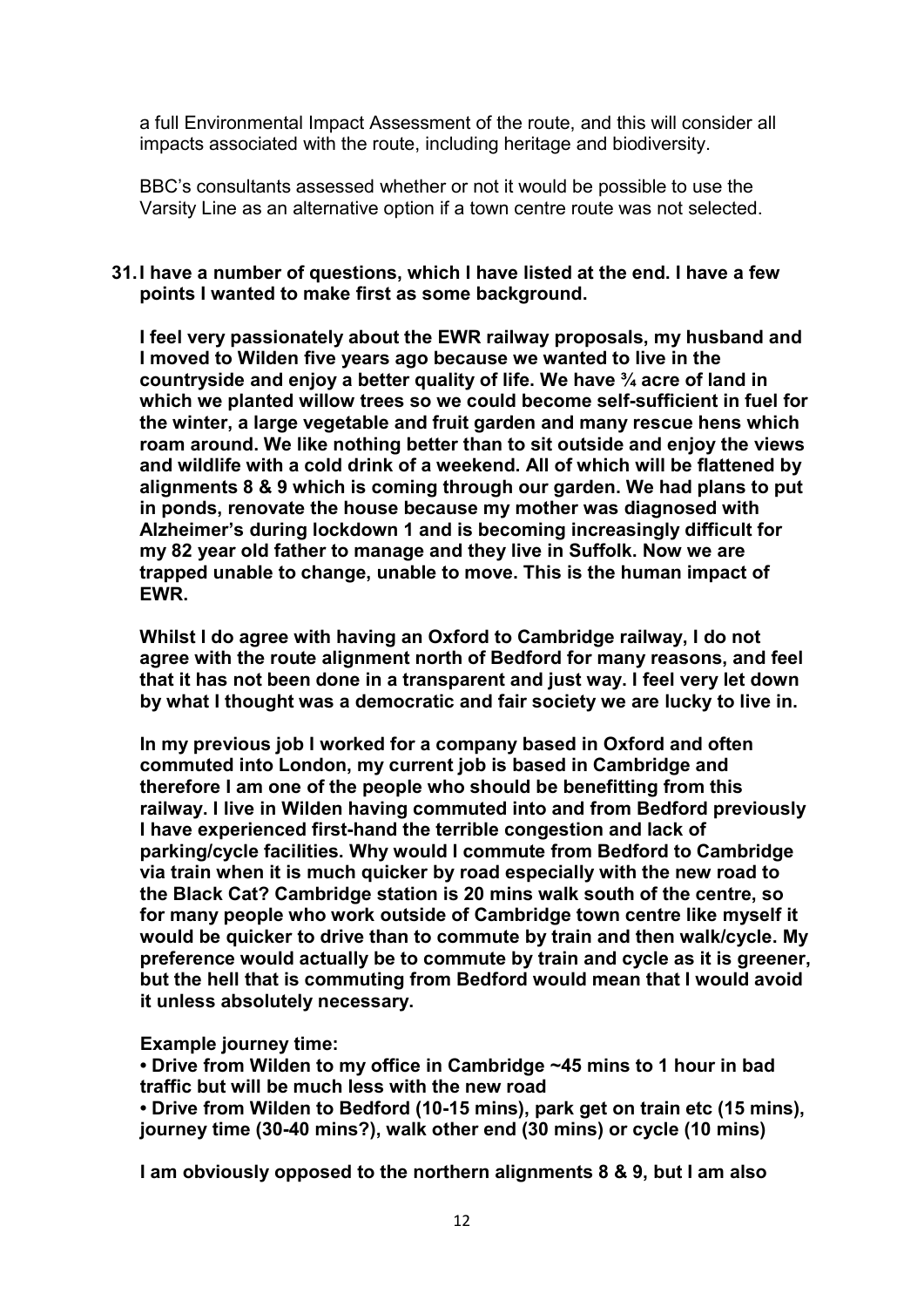## opposed to Route E completely.

Please find our questions below:

#### 1. With increased passenger capacity at Bedford Station with both north/south and east/west rail routes, increased parking capacity (bearing in mind current capacity is hugely under provisioned), how are you intending it improve road capacity to cope with additional traffic?

 As part of BBC's response to EWRC, we have included a list of requirements for Bedford Midland Station in order to deliver a 'fit for purpose' station which is capable of meeting the demands of a new interchange. This list includes improved access to the remodelled station for all users, provision of adequate car parking, step free access, etc.

 The new station will provide opportunities for regeneration in the wider area which will in turn allow for provision of car park and access arrangements to be considered in a wider context.

 2. The choice or route E is baffling many people in the local communities because of the landscape and the need for a huge viaduct and extensive cutting.

 a) The viaduct will be an eyesore on entering and leaving Clapham b) the cutting will literally cut our community in two

 c) the cost of these works must be substantially more than the alternative route B despite BBC denying this - why did the costs suddenly change to favour route E at the end of 2019?

 d) The impact on the flood plain is concerning especially given the horrendous flooding we experienced in the village on Christmas Day e) the impact on wildlife species will be catastrophic- badgers, foxes, bats, owls, woodpeckers, hedgehogs, red kites, many plant species ... the list is extensive.

 f) the impact of construction noise, pollution and traffic works and the subsequent noise and pollution when trains are running will be horrific and impact significantly on our lives.

- a) BBC agrees that the viaduct at Clapham will be visually intrusive and we have proposed an alternative alignment which we believe could be preferable to the current proposed alignment. We want to work with EWRC to scope out this option.
- b) BBC has encouraged EWRC to commit to a policy of local stakeholder engagement.
- c) BBC cannot comment on the route costs as we have no detailed information on EWRC's costings. Each of the potential routes required a mixture of infrastructure arrangements including tunnels, bridges, cuttings, embankments, and viaducts. EWRC made the decision to choose Route E on the basis of their own technical work, and this has been approved by the Government.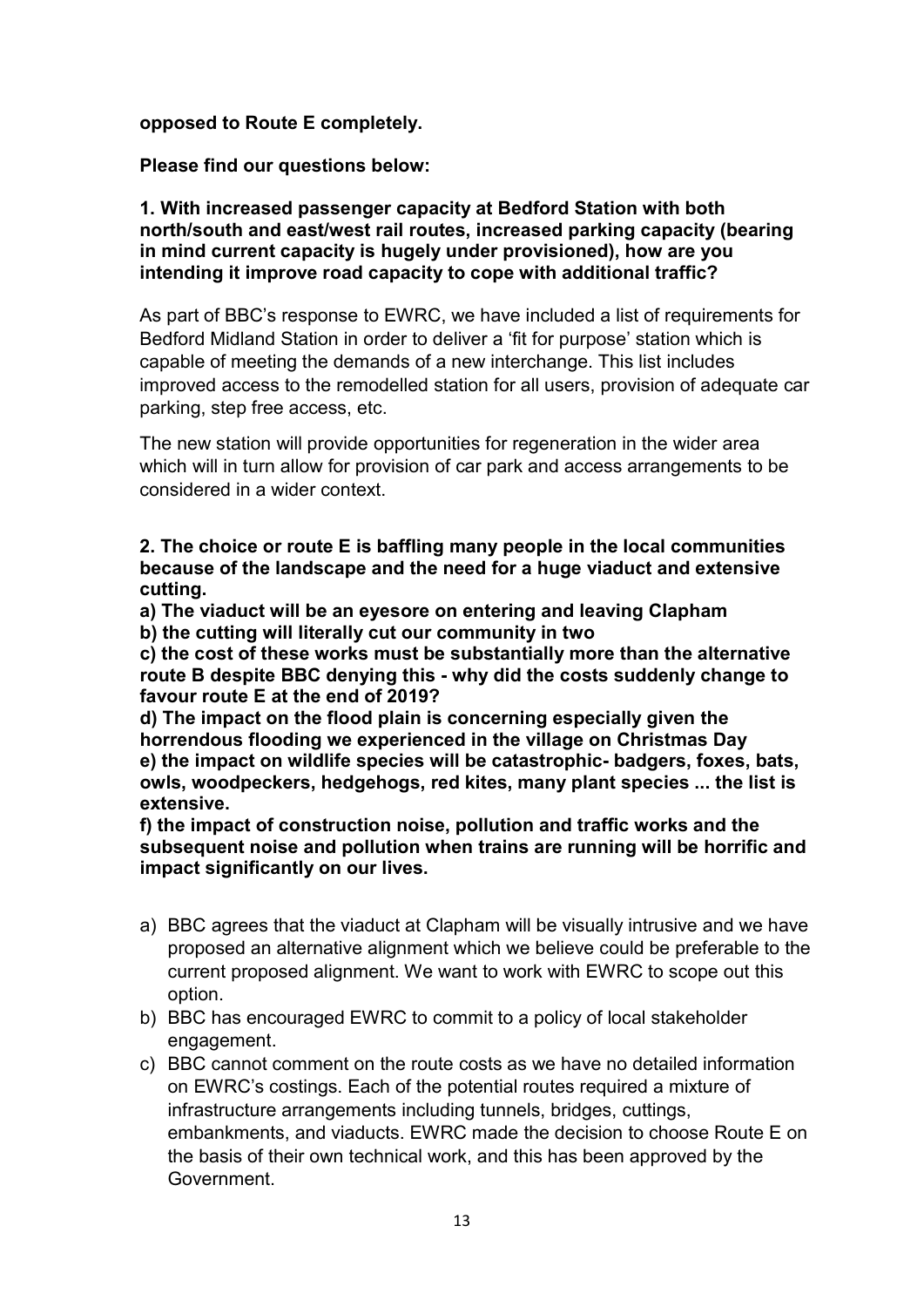- d) The next phase of technical work will include further evaluation of flooding and drainage issues, and the impact of proposed structures on the water and drainage environment
- e) BCC accepts that the construction phase may impact upon wildlife, but that the overall impact of the completed railway on the environment and wildlife will be minimised. Many species live in and around existing railway infrastructure and we hope that wildlife will readily adapt to this new railway.
- f) EWR has not yet undertaken a full environmental impact assessment. It will be completed later within the scheme development in accordance with UK legislation. Part of the process will be to identify means to mitigate impact of the scheme.

### 32.We have always been led to believe that the area of land between Fairfield park and Clapham would not be infilled in order to keep the village identity for Clapham. We already have Towers, a huge warehouse on the top of the hill, now there is a plan for 200 houses to be built. The only land left will be destroyed by the railway.

 We accept that the current proposal around Clapham is likely to be intrusive, and in our consultation feedback to EWRC, we have suggested an alternative proposal which we hope that EWRC will develop. We have also stated that the proposed cutting through Carriage Drive should be replaced with a tunnel.

 33.We urge you to consider the strength of feeling in the local community and think again about destroying the beautiful countryside between Bedford and Clapham and beyond to Ravensden. This is not the best route due to the incline of the land and the associated costs, the construction noise, pollution and disruption it will cause for the community and the eyesore of a viaduct over two roads and the river.

 This route was chosen by EWRC because they judged that it combined the maximum benefits compared to the various monetary and non-monetary costs. BBC is supportive of the northern routes because of the scale of the opportunity that it brings to Bedford and the Borough as a whole. We recognise, though, that there needs to be much detailed work at the next stage of the project to minimise residents' concerns in relation to pollution, disruption and other impact. We believe that there are better alternatives around Clapham that need to be explored, and in our consultation feedback to EWRC, we have suggested an alternative proposal which we hope that EWRC will develop. We have also stated that the proposed cutting through Carriage Drive should be replaced with a tunnel.

 34.How can you say that any one of the northern routes will 'protect your historic environment through preserving and enhancing your heritage assets' when you are totally destroying buried archaeological assets and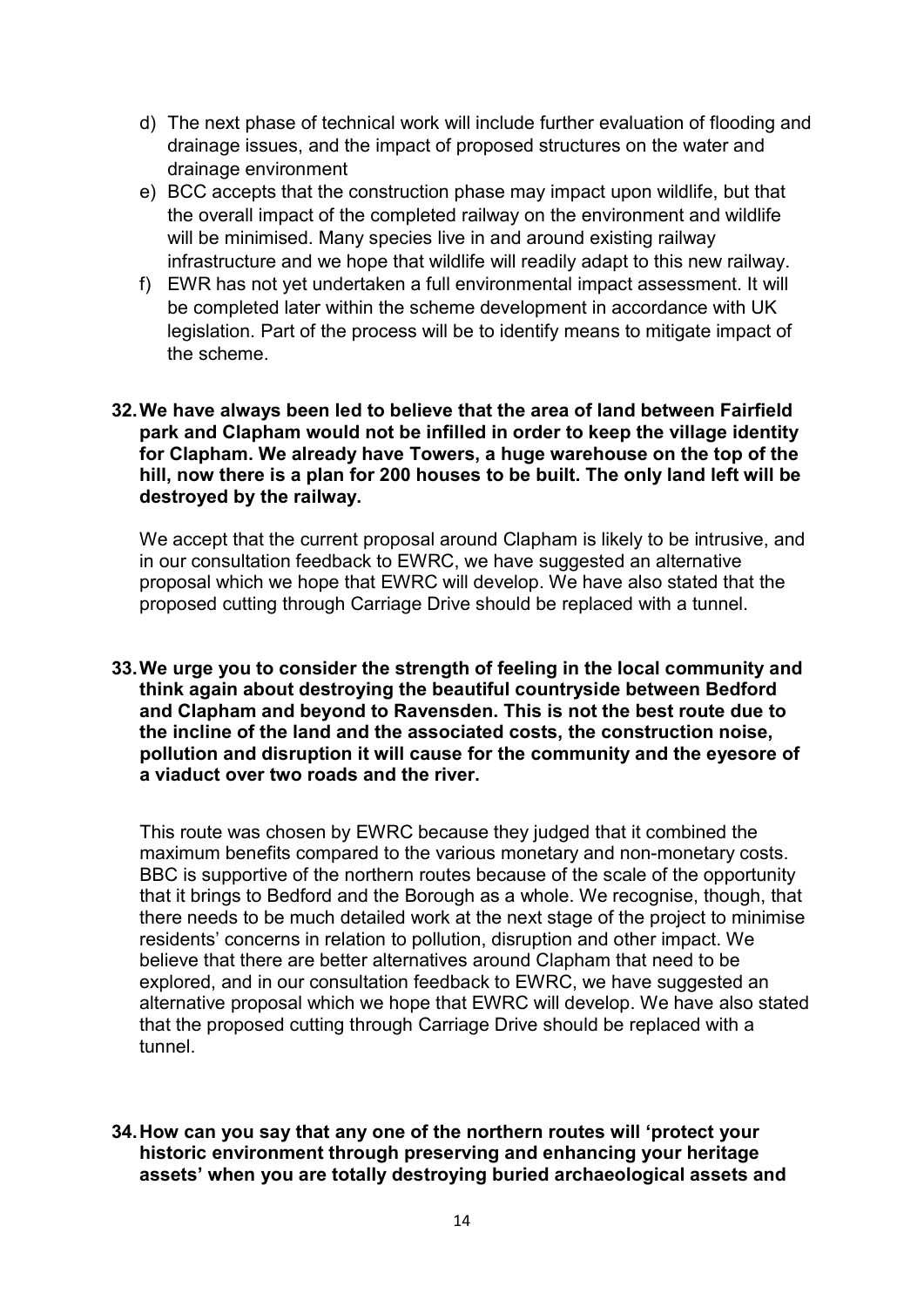## significantly and adversely affecting standing historic buildings and their settings?

 EWR has not yet undertaken a full environmental impact assessment. It will be completed later within the scheme development in accordance with UK legislation. Part of the process will be to identify means to mitigate impacts of the scheme. BBC will work closely with EWR to help identify opportunities to enhance the environment and compensate for any environmental impact, including the archaeological and heritage impacts.

# 35.Please explain why the people of Roxton should welcome the below? (picture of train travelling through countryside)

 EWR has not yet undertaken a full environmental impact assessment. It will be completed later within the scheme development in accordance with UK legislation. Part of the process will be to identify means to mitigate impacts of the scheme. BBC will work closely with EWR to help identify opportunities to reduce the visual impact of large structures.

 36.You have promoted the East West Rail route through Bedford Midland Road exiting the town northwards. It is now clear that the only way to preserve the rural environment and reduce the catastrophic impact to the environment and villages that as Bedford Mayor you are meant to represent, from huge long embankments, cuttings and viaducts, is for the railway to be in a tunnel from after it crosses the Bedford-Clapham road (the old A6) until it reaches the flatter ground to the east of Wilden and Renhold. Would you please bring the full influence and resources of the Bedford Borough Council to bear on EWR putting this part of the railway in a tunnel?

 We agree that the visual impact of some of the structures will be significant, and we believe that there are better alternatives around Clapham that need to be explored. In our consultation feedback to EWRC, we have suggested an alternative proposal which we hope that EWRC will develop. We have also requested that the proposed cutting through Carriage Drive should be replaced with a tunnel.

 37.The tenant farmers here and their fathers before them have farmed here and will lose their livelihood he train line with take acres and acres away from them - there are other routes which will have less impact on people's lives. The land owners I believe do not care about their long term tenants or a train line as they do not live in Clapham.

 Any infrastructure project, be it road or rail or industrial or housing development takes up land. Whilst the land taken may be brownfield land, it is much more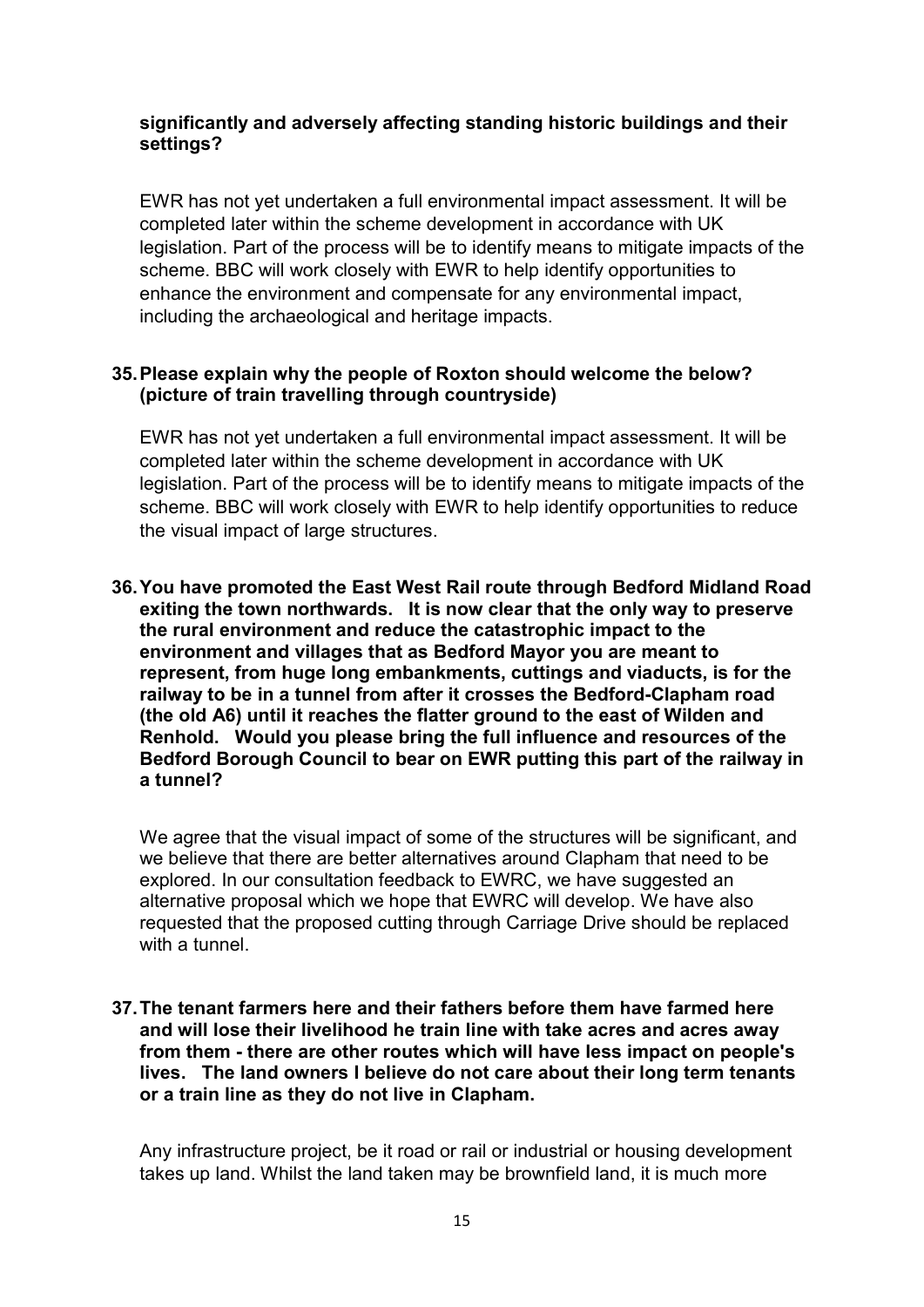likely to involve greenfield sites. A two-track railway is probably one of the least intrusive options in this regard. Whilst land will be taken, and more land where there are cuttings or embankments, the proportion of land taken within any particular farm is likely to be comparatively small. Whilst the construction of the railway will involve an element of disruption it is unlikely to result in the loss of livelihood of farmers along the line of route. EWRC will be obliged to maintain access to land and to reduce the amount of productive land which is left unusable.

 38.This Road which will be severed in half potentially if you do proceed and is an area that has become important to people's mental health during these challenging times, to get outside in open countryside , hundreds and hundreds of people walk this road each week with children, family, their dogs.. This isn't just an average road it needs to be viewed and discussed further please. This is people who live in flats, or without gardens or without enough spare income to pay to join gyms - this is a village primarily of working class people that love the village and the beautiful walks and woods that you would be ruining. You have other much more sensible routes, you honestly do.

 Note – assume question refers to Carriage Drive. The Council has requested that the proposed cutting through Carriage Drive should be replaced with a tunnel.

 39.Borough Council's planning committee refused permission for the erection of a Wind Turbine at the summit of Sunderland Hill, Ravensden in 2014. This was due to 'the development having a detrimental effect on a unique character landscape, on nearby properties and historical buildings and causing disruption to Public Rights of Way and Bridleways'. Why is alignment 1 deemed to be acceptable given that it will have a much higher impact on the landscape, heritage buildings and residents within the exact same area?

 BBC is not the Planning Authority for the EWRC proposal, and therefore has no direct say in whether consent is given or refused. The East West Rail Project is classified as a Nationally Significant Infrastructure Project and as such requires a Development Consent Order (DCO) to progress. At this stage no DCO has approved. EWRC will follow a statutory consultation process in due course which will lead to the application for a DCO, and BBC will make comments on that application, albeit as a major stakeholder. We will seek assurances from EWR that steps are in place to minimise disruption during construction and in operation and that, where possible, the alignment of the route is flexed to reduce the impact on residents.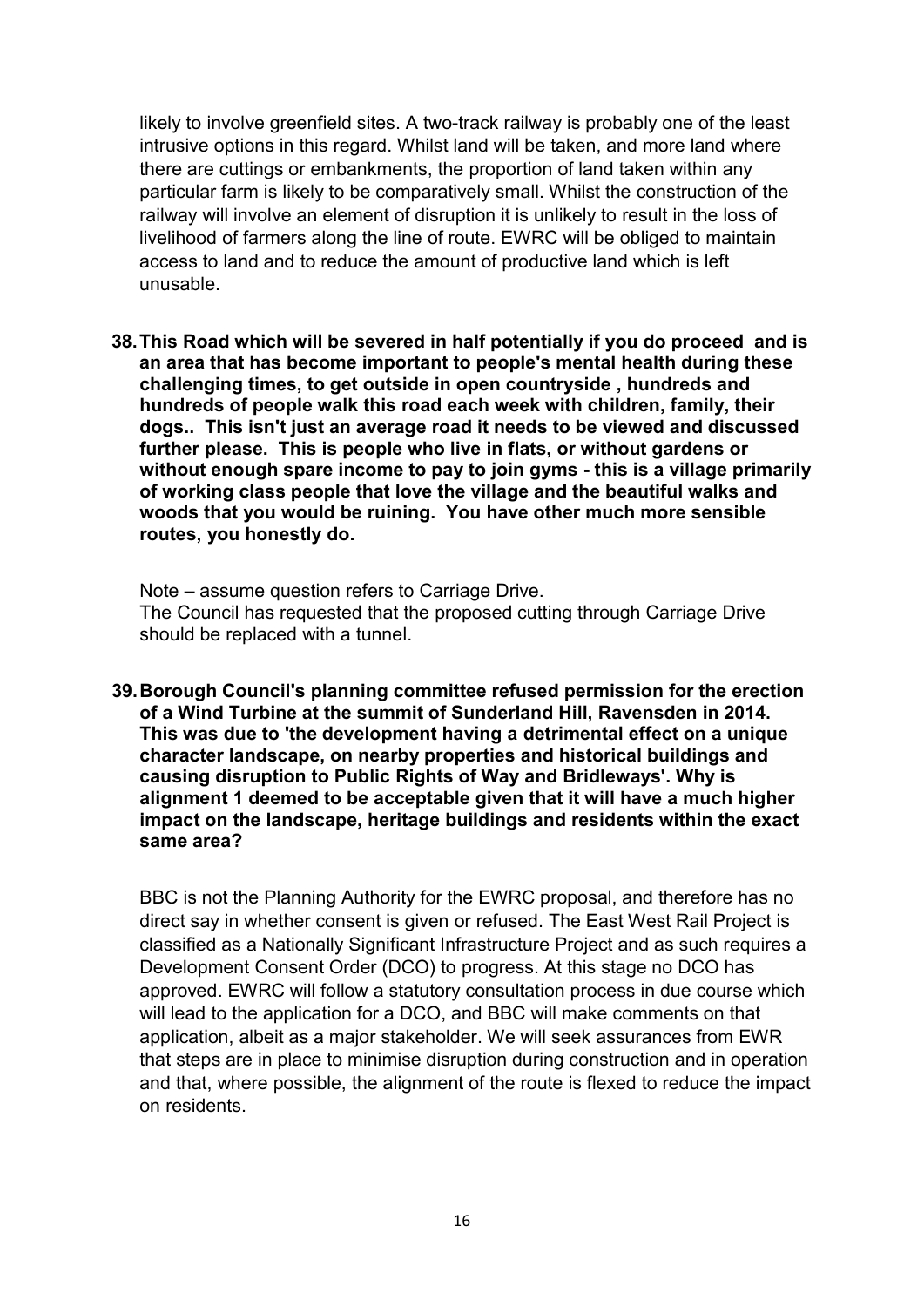40.Has the Council conducted studies and costings of the disruption that will be caused the the rural communities as a result of the construction of the rail route? Including the closure of key road links that will force lengthy detours that will impair response times of emergency services, and the damage and obstruction that arise from HGVs and machinery on narrow and worn country roads. Will these be made public?

 It is impossible to assess the impact of disruption until there is greater certainty on the precise route alignment, the size and scale of infrastructure requirements and the timing and phasing of construction work. BBC expects EWRC to engage with the Council and local residents on their proposals and we have made our expectation clear in our recent response to the consultation. We have said that:

- $\bullet$  opportunity to build and develop a partnership with the local population. EWR considers the whole of the planning and construction phase as an
- BBC expects EWR commit to a policy of local stakeholder engagement
- $\bullet$  tracking and resolving stakeholder issues during the construction period. BBC requires EWR to introduce a 24-hour Helpline and a process for
- $\bullet$  the works at the earliest possible opportunity, and to involve local communities in this process. BBC expects to develop and agree a Construction Management Plan for

The following list concerns specific commitments required from EWR by BBC:

- working or minimal overnight working if agreed). Hours of operation for construction works to be agreed (no overnight
- That baseline noise measurements are undertaken prior to construction so as to be able to measure any increase during construction and once the railway is operational.
- $\bullet$  works in Bedford Borough Jointly agree a phasing plan to minimise congestion in respect of Bridge
- $\bullet$  in order that the bypass can be kept open at all times. A temporary bridge is required whilst the Great Ouse Way is being raised
- To be consulted on the draft plans for compound sites and haul roads to be used by EWR to construct the railway.
- To agree routes for HGV movements in relation to construction, and agree those routes where such movements will not be allowed
- $\bullet$  public services (e.g. education and health) that they depend upon That access is maintained at all times from the affected communities to the
- That in Brickhill, Green Lane and Hawk Drive will not be used for access during construction
- $\bullet$  of way should be kept to the absolute minimum. Post-construction, all rights of way should be returned to a usable, and if possible enhanced If possible, all rights of way should be maintained. Any diversion of rights condition.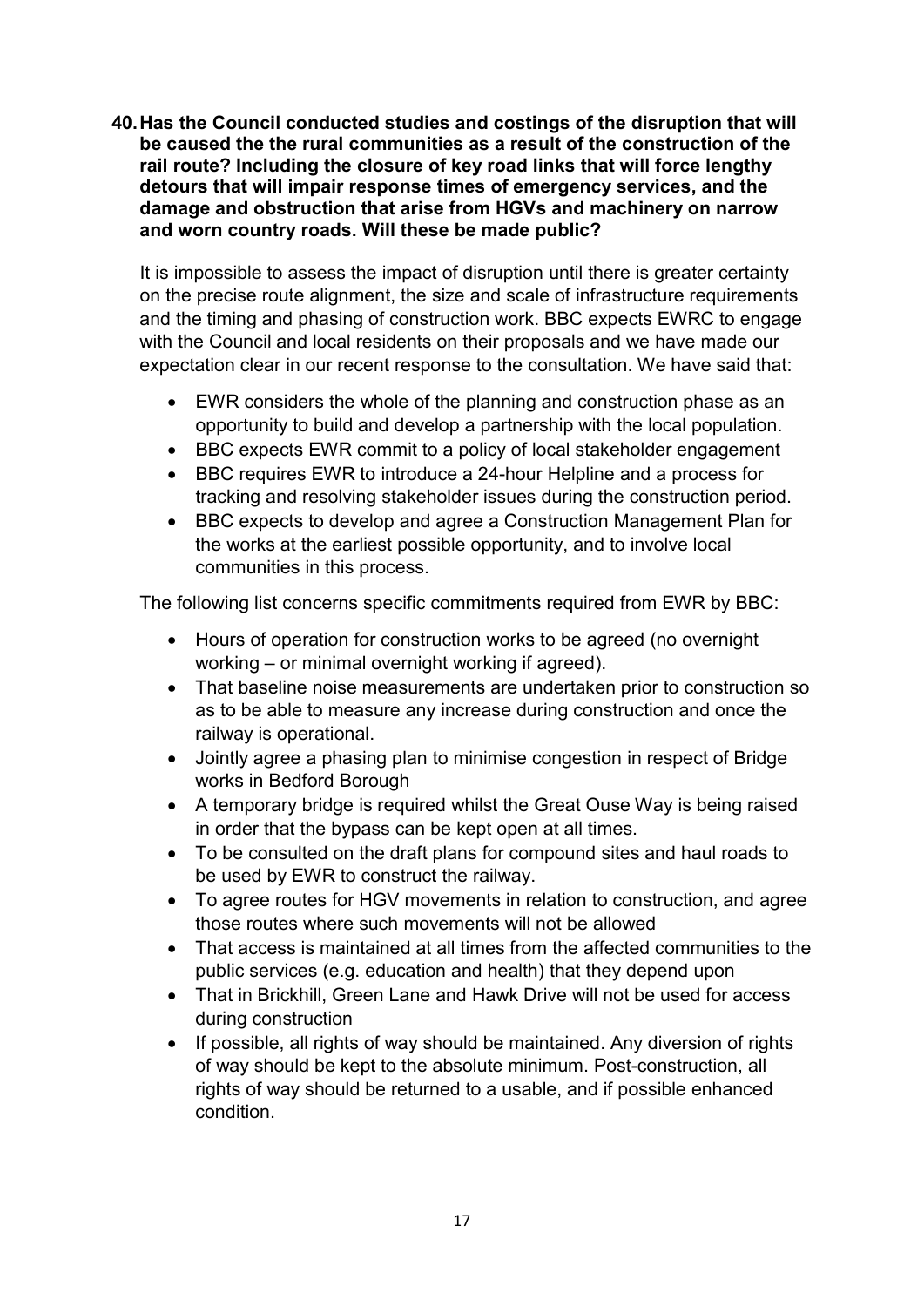41.Has the Council considered the impact on the health and well-being of the residents in the rural communities who will be exposed to years of noise and air pollution from heavy industry and construction occurring yards from their homes?

 EWR has not yet undertaken a full environmental impact assessment. It will be completed later within the scheme development in accordance with UK legislation. Part of the process will be to identify means to mitigate impacts of the scheme on the health of the local population, through construction and operation phases. BBC will work closely with EWR to ensure that local communities are represented in determining the impacts of the proposed scheme.

 42.I am particularly concerned about the route through Clapham Park as this seems likely to be the most destructive stretch to what is a most important amenity and I would suggest one of Bedford's most important historic and environmental assets. Would you be able to clarify if Bedford Borough council owns the land in question of the former Clapham Park estate? To what extent is a very deep cutting intended or appropriate? Could a tunnel be considered at least in part where the railway meets the escarpment in Clapham given the considerable level difference and to mitigate against the potentially extreme environmental and visual impact / damage to Carriage Drive, Clapham Park Wood and the golf course? Or why could the route not be directed more towards Twinwoods and the former airfield, maybe even from further north along the east midlands mainline north of Clapham?

 The BBC response to the EWR consultation makes clear that we would prefer a tunnel rather than a cutting in the vicinity of Carriage Drive. We will also engage with EWR to see whether it is possible for the alignment to be slightly further to the north around the northern tip of Bedford.

## 43.What environmental impacts did / have you asked EWR to consider for their routes?

 BBC acknowledge and agree that the potential impact of EWR on the environment is of considerable importance. The duty to undertake an Environmental Impact Assessment (EIA) rests with EWRC as part of the Development Consent Order (DCO) process which is the planning approval process for Nationally Significant Infrastructure Projects (see link advice\_note\_15\_version\_1.pdf (planninginspectorate.gov.uk) ). The next stage for EWRC will be to undertake the requirements for the preparation of a DCO. We expect this to include a detailed EIA and we would expect to comment on the findings.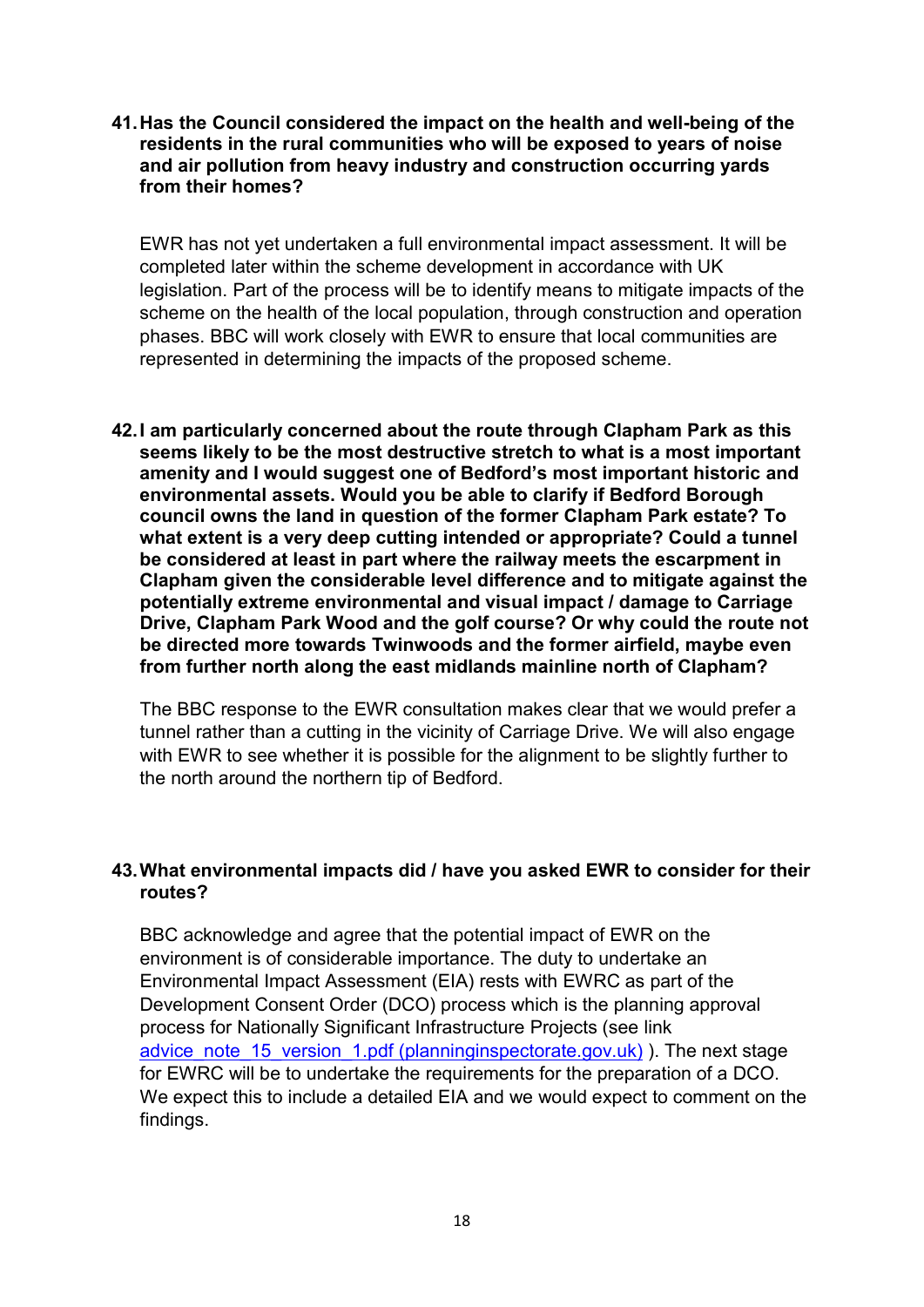44.The route under Carriage Drive, Clapham and through the land beyond should be put in a tunnel. This can be made using machinery currently in use on HS2, which will drill through chalk and clay. The tunnel will reduce the local environmental impact of the new line.

 The BBC response to the EWR consultation makes clear that we would prefer a tunnel rather than a cutting in the vicinity of Carriage Drive and we will continue to press EWRC on this issue.

## 45.Why is Bedford Borough intent on destroying the North Bedfordshire countryside, ancient woodlands, landmarks and villages when a less environmentally damaging southern A421 corridor route is available and has already been shown to be straighter, cheaper (without distorting real costs) and more environmentally friendly?

 BBC did not select the preferred route options or the detailed alignment. We supported the EWRC proposal for Route E because the overall long-term benefits of this railway passing through the town were substantial. EWRC and the government selected this route because in comparison to the other routes the benefits outweighed the costs. We are, though, determined to minimise the environmental impact of the route. We intend to engage with EWR to ensure that they are sensitive to local issues and to avoid them if possible.

### 46.As one of the technically most challenging routes, and with the most gradient changes, Route E is going to be the least environmentally friendly to build (due to greater construction impact) and operate (due to increased track length vs other options, and associated consumption of diesel on gradient change). How will BBC mitigate these impacts for residents?

 Whilst the lengths of routes might differ and the precise combination of cuttings, embankments, viaducts and tunnel vary by route, all will have an environmental impact. Overall, Route E may be no more impactful than other routes. The approach to mitigation, therefore, is broadly similar whatever route is eventually chosen. BBC believes that this route should be electrified, or if that is not possible some traction used which is carbon-neutral. We are particularly concerned that EWRC work with BBC and local communities to develop a Construction Management Plan which sets out in detail how EWRC and their contractors will operate. We are seeking more information on EWRC's proposals in respect of the proposed infrastructure so that we can understand what can be done to further mitigate the impact on the environment and communities.

## 47.Do you actively welcome freight through Bedford town centre?

 Freight already runs through Bedford Midland Station but we know that the issue of freight trains is sensitive to local residents. The challenge is to support freight in the context of a carbon-neutral agenda. The issue is not so much that trains carry freight, but the perceived impact that these trains have on the community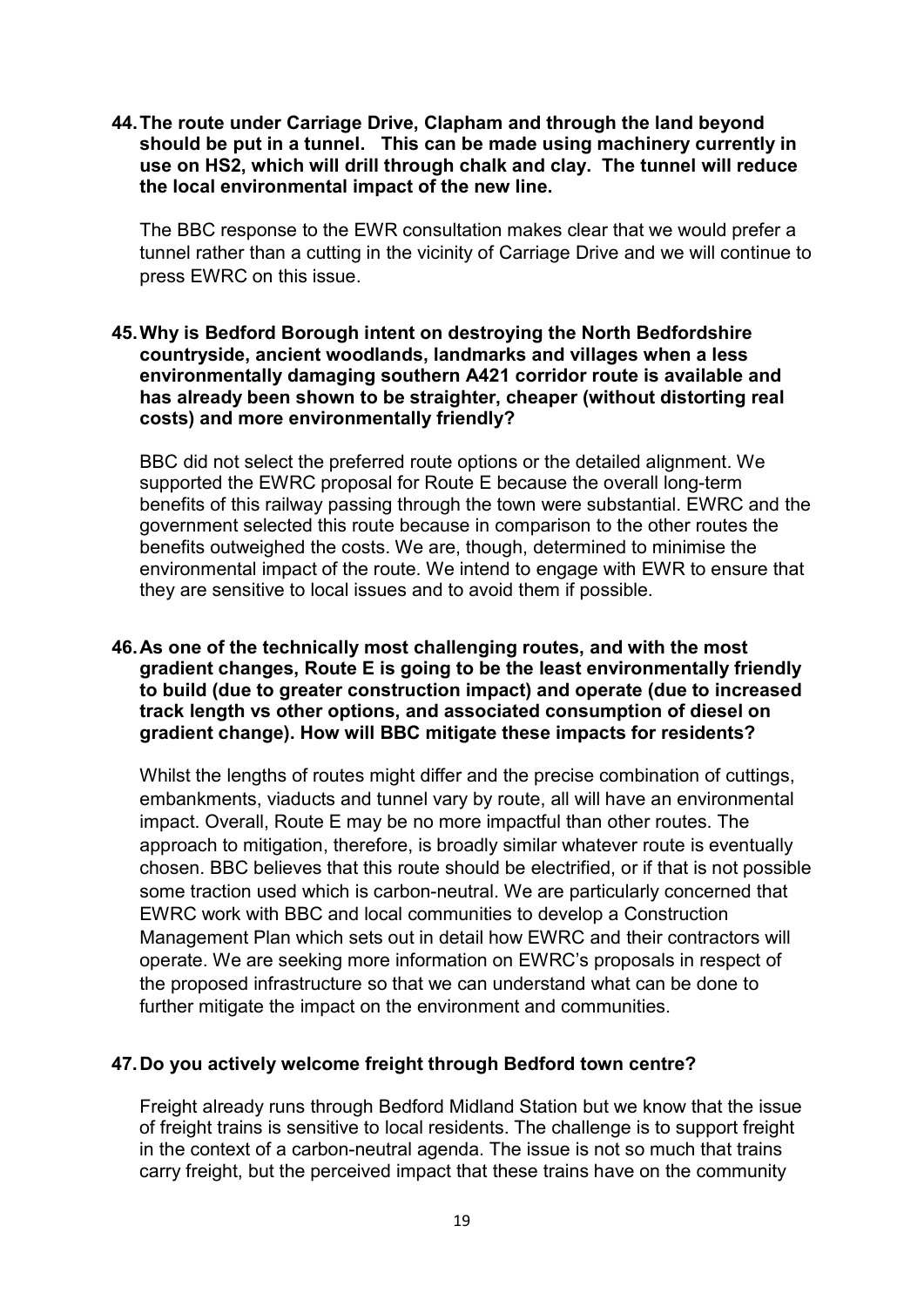over and above passenger trains. There are three elements which make freight trains less acceptable: the belief that they are more polluting; the increased noise; and the fear that these trains would run throughout the night. Each of these aspects can be tackled.

 The BBC stance is that this railway line should be electrified. Electric freight locomotives are carbon-neutral and emit less noise. We understand that the timetable schedules will provide for up to one freight train per hour in either direction. This does not mean that there will be one freight train per hour. We will work with EWR to determine whether any freight operation can be limited so that freight trains do not run throughout the night.

# 48.What environmental impacts did / have you asked EWR to consider for their routes?

 The duty to undertake an Environmental Impact Assessment (EIA) rests with EWRC as part of the Development Consent Order (DCO) process which is the planning approval process for Nationally Significant Infrastructure Projects. The next stage is for EWRC will be to undertake the requirements for the preparation of a DCO. We expect this to include a detailed EIA and we would expect to comment on the findings.

## 49.How many roads will be permanently cut off as a result of the route, and what will you be doing to support residents who are effected?

 We are not aware of any roads being stopped up and we will press for all current roads and accesses to remain open.

## 50.What level of confidence do you have in the cost models from Kilborn Consulting, and also from EWR?

 The EWRC project team will have detailed information upon which they are building their costings. Kilborn Consulting, on the other hand, would not be privy to such costings and would have to make numerous assumptions based on many years of industry experience.

#### 51.What impact assessment has been done on the impact to air quality of driving diesel trains through Bedford Midland station, considering air quality in Bedford already breaches the levels per the Air Quality Management Area?

 EWRC opted for Route E on the basis of the technical information available to them, including the likely availability of rolling stock. EWRC has a duty to undertake an Environmental Impact Assessment (EIA) as part of the Development Consent Order (DCO) process which is the planning approval process for Nationally Significant Infrastructure Projects. The next stage is for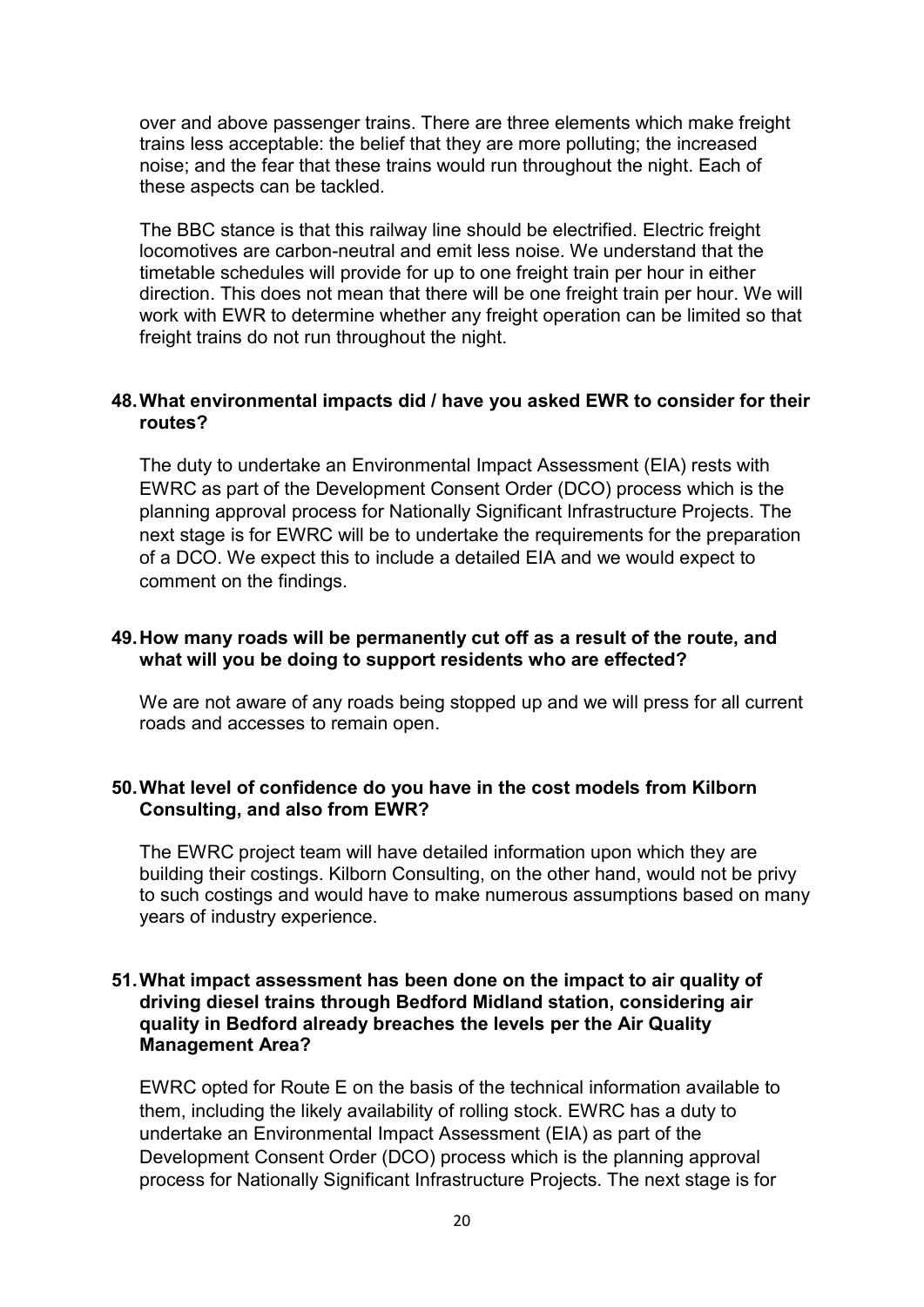EWRC will be to undertake the requirements for the preparation of a DCO. This will include investigation into air quality though the affected area.

# 52.Have there been BBC discussions with Covanta about providing rail freight services to the Stewartby waste facility?

 BBC has not been involved in discussions with Covanta about the use of rail for its waste operation.

## 53.Where will the £6m funding contribution from BBC towards the redesign and development of Bedford Midland Station be coming from? Will this funding from BBC effectively net off the benefit to the town?

 The Council is not contributing any of its own funds to the redevelopment of the station. We have submitted a separate bid to central government asking for £6.25M to be allocated to the provision of an enhanced public square outside the new station. We do not yet know if that bid will be successful but if it is, it will be additional funding and not at the expense of any normal expenditure.

## 54.Has the level of public response against Route E surprised you?

 This is a rare project with the potential for significant impacts both positive and less positive, on Bedford and the whole Borough. It is not surprising that so many people should share their opinions and we continue to encourage people to do so.

## 55.Route E Consultation

 These are my comments on the different things being proposed now Route E (is currently) the chosen option.

 Deep cuttings and huge viaducts are going to completely destroy the rural setting of Clapham and the green recreational areas as outlined above. We cannot let this happen.

 Why are there no other options for this section of the line - why can't it go further north and then cut across at twinwoods so that it does not destroy this lovely stretch of green land between Bedford and Clapham. Other parts of the route have options but for this part through Clapham no other options are given! This railway is a direct violation of all that the Clapham Parish Council put into their Clapham plan.....it destroys the nature and character of the village in so many ways.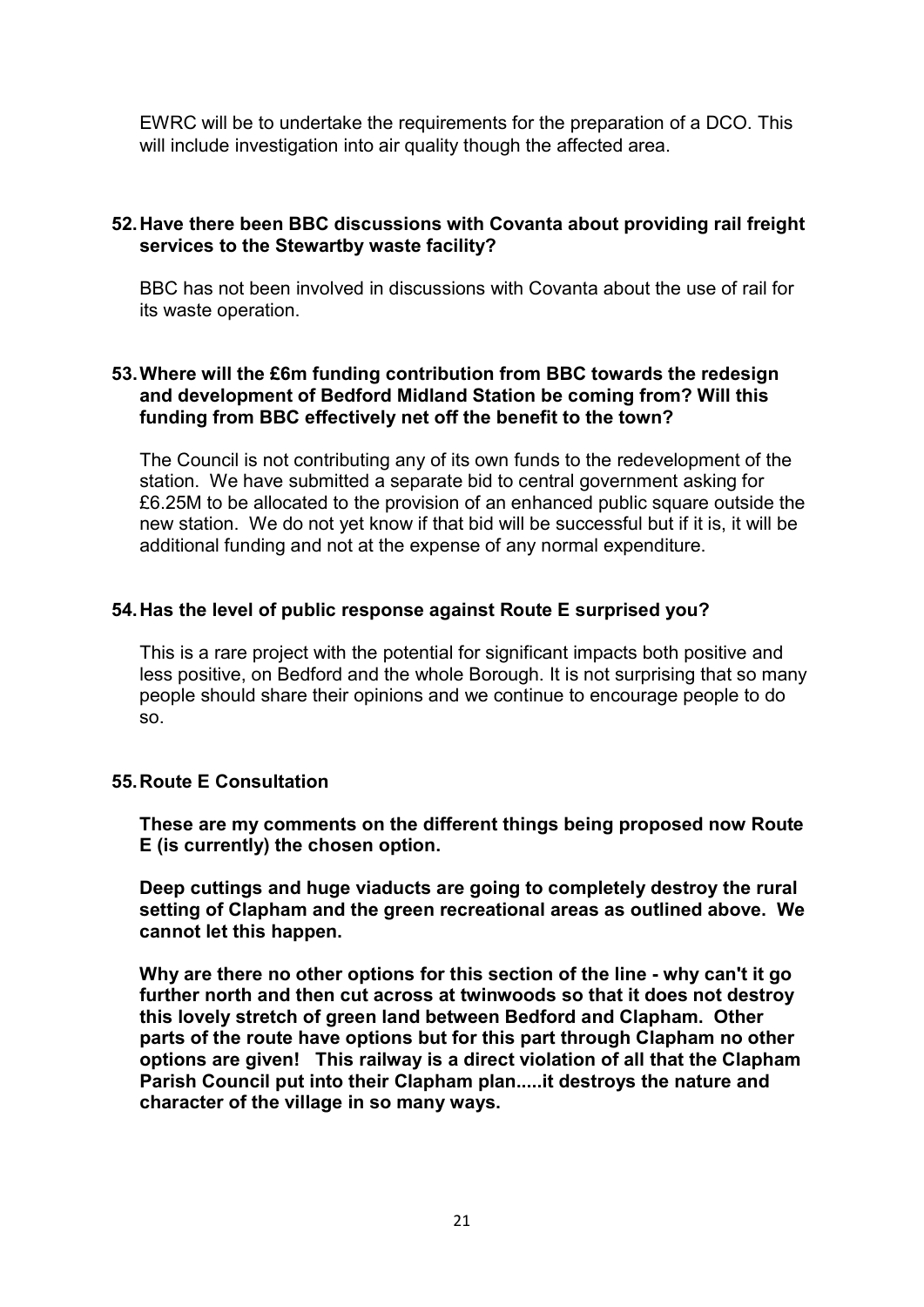#### We cannot allow any possibility of freight on this line. Will you ensure this?

 we believe that there are better alternatives around Clapham that need to be explored. In our consultation feedback to EWRC, we have suggested an alternative proposal which we hope that EWRC will develop. We have also requested that the proposed cutting through Carriage Drive should be replaced with a tunnel. We agree that the visual impact of some of the structures will be significant, and

 EWRC selected Route E as the preferred corridor on the basis of their technical studies and cost estimates. They also had to balance the additional costs of longer routes and journey times against the attractiveness of a passenger service.

 We know that the issue of freight trains is sensitive to local residents. The challenge is how do we support a carbon-neutral agenda if we are against trains carrying freight? The issue is not so much that trains carry freight, but the perceived impact that these trains have over and above passenger trains on the community. There are three elements which make freight trains less acceptable: the belief that they are more polluting; the increased noise; and the fear that these trains would run throughout the night. Each of these aspects can be tackled.

 The BBC stance is that this railway line should be electrified. Electric freight locomotives are carbon-neutral and emit less noise. We understand that the timetable schedules will provide for up to one freight train per hour in either direction. This does not mean that there will be one freight train per hour. We will work with EWR to determine whether any freight operation can be limited so that freight trains do not run throughout the night.

### 56.The only way to retain any sense of the countryside and character of Clapham would be for there to be tunnelling rather than a viaduct and deep cuttings This should be looked into and taken into account. If it is more expensive or not possible then this is more evidence that route E is not a sensible option.

 In the BBC Consultation response, we have highlighted that we believe a tunnel should be constructed under Carriage Drive.

 57.Disruption to Clapham will be huge from construction ...how can this be mitigated? As it is we struggle to leave our village in the mornings because of traffic - it can take up to 20mins or more currently, The levels of disruption to build these kind of engineering feats to cross the rivers and roads with viaducts will be unacceptable to the residents of Clapham.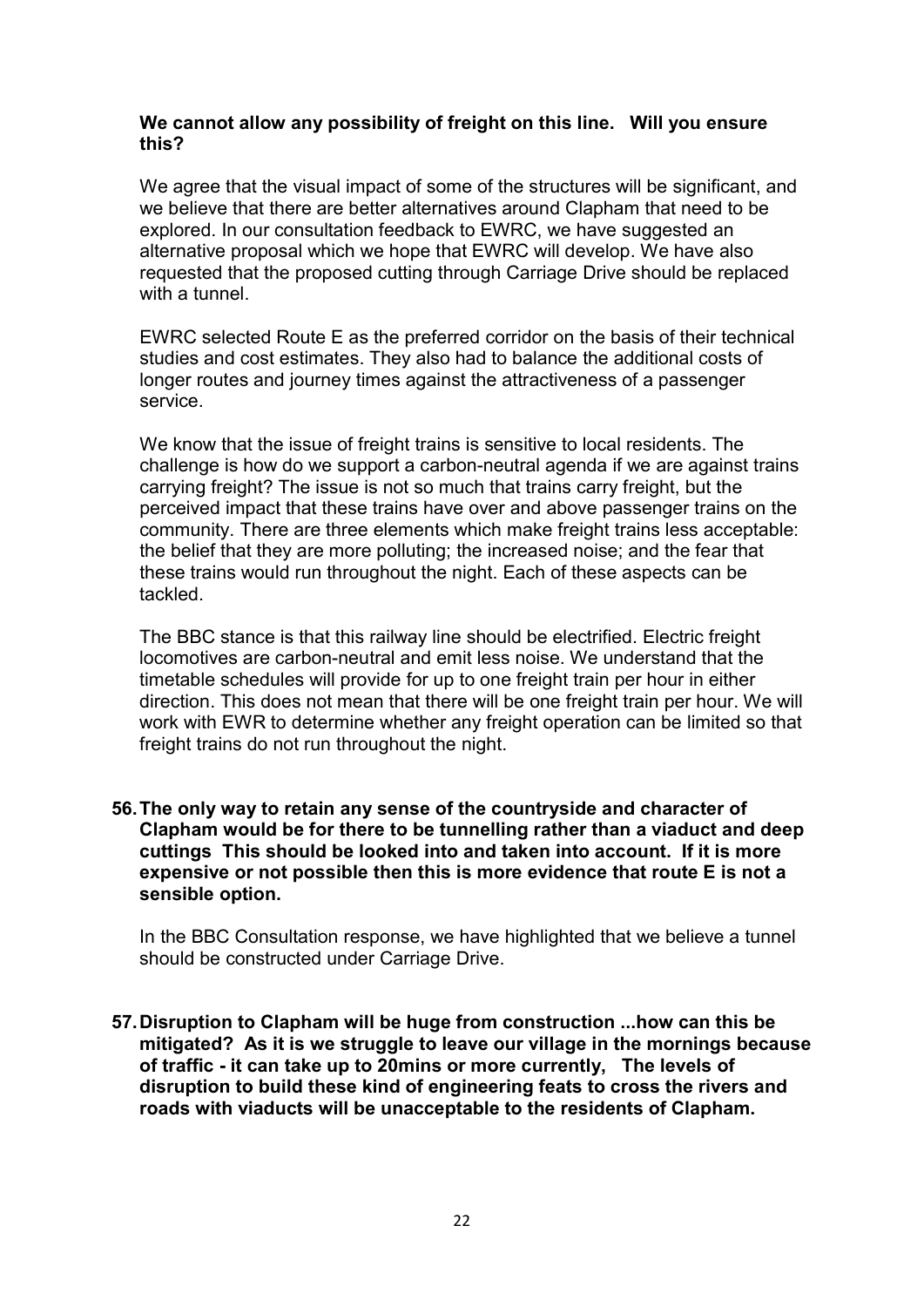At the next stage of the scheme development, EWRC will carry out a full Environmental Impact Assessment in accordance with UK legislation. This will consider the environmental impacts of the scheme throughout construction and operation and will include an assessment of the impacts of construction on local communities. In addition, BBC has requested that EWRC commits to a policy of local stakeholder engagement where such issues can be discussed.

 58.I feel the consultation was flawed, not just because I didn't receive any notice of the line that would directly affect me (apparently 2019). But also because I feel the council bulldozed their plans through without wanting to listen to their town. There seems to be other agendas in terms of having the line come through Bedford station so it can be renovated. And no care for Bedford countryside. What will the council do to rectify this and show their support to the people affected.

 EWRC carried out a statutory consultation process on the proposed routes to the east of Bedford in 2019. BBC responded to this consultation recommending a route through the town.

 During the 2019 EWR Co consultation, Mayor Dave Hodgson encouraged local residents to take part in the consultation and made the case publicly for a route via Bedford station in a wide range of ways, including,

- Featured articles on his website
- Three regular email updates, each of which promoted awareness of both the consultation and the Council's support for a route through Bedford **Station**
- Two monthly columns in the Bedford Independent, including one shortly before the close of the consultation headlined 'I'm encouraging everyone to have their say on East West Rail'
- Various press releases
- Numerous social media posts on Twitter and Facebook

 The Council produced a leaflet explaining and promoting a route via Bedford station and encouraging people to take part in the consultation.

 The Council also emailed its Council emailed everyone on its 'Consultations' email list on 25<sup>th</sup> February 2019, to promote the consultation, including a link to it.

 EWRC has published its Report of Consultation, which sets out the consultation process from 2019. This can be found here

 It remains the Council's view that the route through Bedford will bring benefits to the town which would not have occurred if the town had been bypassed. We are doing out utmost to ensure that the environmental impact and disruption of construction and operation is minimised.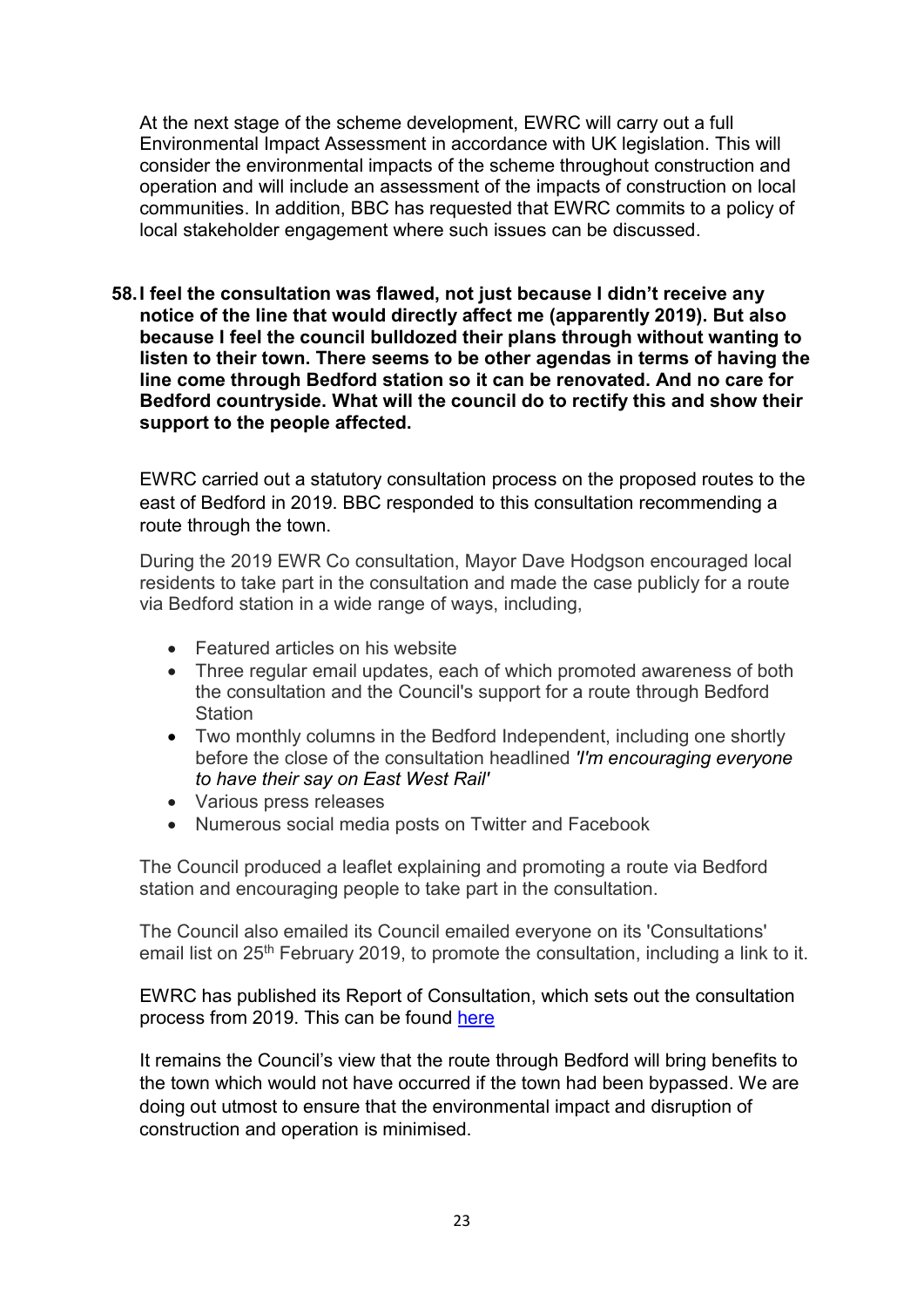59.Please take my comments below as my response to BBC's request for views to inform their response to the ongoing EWR consultation. I do not agree with the EWR line going through Bedford mainline and out to the North to get to Cambridge. The claimed benefits of EWR going though the centre of Bedford are negligible and do not justify the destruction of the beautiful countryside to the North of Bedford especially given the longer route that would entail and the extensive and expensive engineering works required when a shorter, quicker, flatter, cheaper Southern route is available along an existing transport corridor. My preference is for a southern route option, with a new parkway station to the South of Bedford, either separate to or joined with the new Wixams station. The lack of transparency on this subject to date is outrageous as well as the lack of proper consultation in 2019. I am also appalled by the use of taxpayers money by BBC to skew the position to their own ends by employing consultants to review only certain of the possible routes in order to obtain the outcome desired by BBC. As a Putnoe resident I have concerns we will suffer from disruption through construction in the operational phase of this project with the major roads -in and close to Putnoe - Wentworth Drive, Kimbolton Road, Putnoe Lane being made the designated route for any construction traffic. I am also concerned that we will suffer from noise pollution and vibrations created by the railway. I feel highly disappointed that there seems to have been no effective attempt to inform your residents about the EWR 2019 consultation which has ended up bringing this line to our front door. Should EWR go ahead along a Northern route, the Mayor and the majority of Borough Councillors should hang their heads in shame.

 EWRC carried out a statutory consultation process on the proposed routes to the east of Bedford in 2019 and the report of the consultation exercise can be found here. BBC responded to this consultation recommending a route through the town. Individuals were free to respond to EWR in the same way. Irrespective of whether the proposed railway line was to the north or the south of the town there would be impact on the countryside. The impact would have been different depending on the mix of cuttings, embankments, viaducts and tunnels. But there would be an impact nevertheless. The route through Bedford will bring benefits to the town which would not have occurred if the town had been bypassed. We are doing out utmost to ensure that the environmental impact and disruption of construction and operation is minimised.

 60.Why did Bedford Borough Council ignore recommendations from the Kilburn report, Cranfield University and CPRE to name just a few organizations for a straighter, more cost effective build (without distorting real costs) and environmentally friendly southern route unlike their biased 2019 consultation preference for a northern route?

 BBC supports EWRC's decision to choose Route E because of the overall benefit it will bring to the town. A railway station in the centre of the town has greater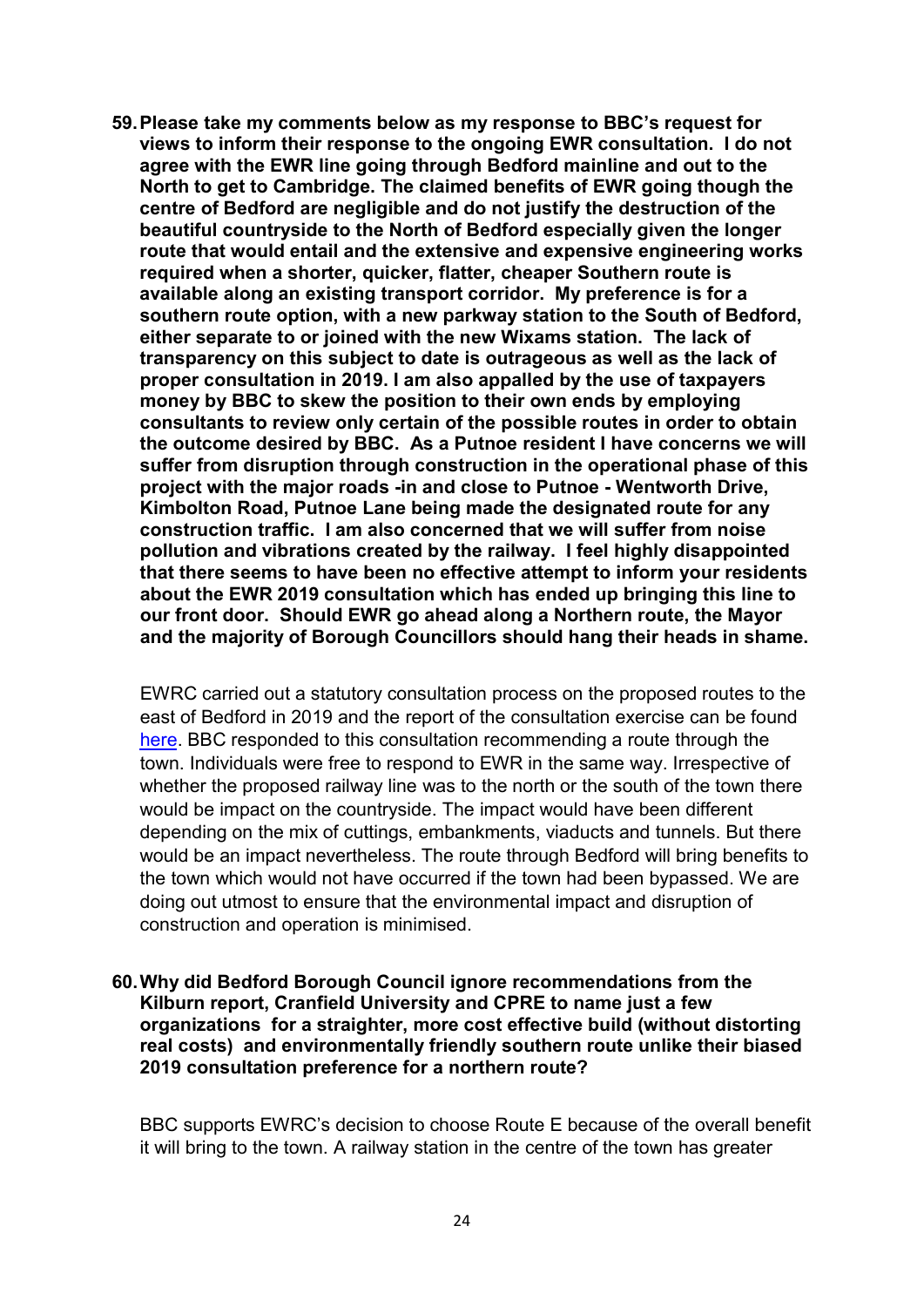potential to increase economic growth than a main line which effectively bypasses the town centre.

## 61.How can the change in expenditure on the alignments be explained between the change in route choices?

 BBC cannot answer this question as we have no detail on the relative specifications or costings of the routes. This is a matter for EWRC.

## 62.How can the already congested town centre roads and station parking cope with the increased demand brought by the new railway?

 The advent of EWR and of Wixams station is likely to alter the profile of car traffic to and from Bedford Midland station. There will be car parking at Wixams which may be more convenient for some customers who currently park in Bedford town centre. A new station at Stewartby/Kempston Hardwick will provide another access to the rail network reducing the need for some passengers to travel into Bedford town centre. Although the plans for Bedford Midland Station have not yet been developed we would envisage there being a substantial increase in car parking provision to meet additional demand. Furthermore, the redevelopment of this station offers potential to integrate sustainable and carbon neutral connectivity to the station which may rely in a decreased reliance on the private car.

## 63.How then can development plans for Bedford that are not practical, due to space and congestion, be used to justify the destruction of rural areas for both residents and wildlife?

 We believe that the development plans for Bedford are ambitious and viable, although we recognise that more work is required by and with EWR to make them more acceptable. The principles remain good, we need to work hard to ensure that the delivery minimises the impact and does not involve in the destruction of rural areas. We accept that the construction phase may be intrusive but we aim to work with EWRC and local communities to keep the inconvenience to a minimum. We also aim to ensure that when the works are complete that there are some local public benefits from the scheme, for example, would wish to see a similar fund to the Community and Environment Fund (CEF) that has been created to add benefit to communities along the route of HS2 created for EWR to allow parish councils to bid for funding for appropriate mitigation schemes such as:

- Improved pedestrian, equestrian, or cycle access not provided under statutory services;
- Landscape and nature conservation enhancement projects which increase biodiversity (including pop up interventions such as skip gardens);
- Enhancement or replacement of sports and recreational facilities;